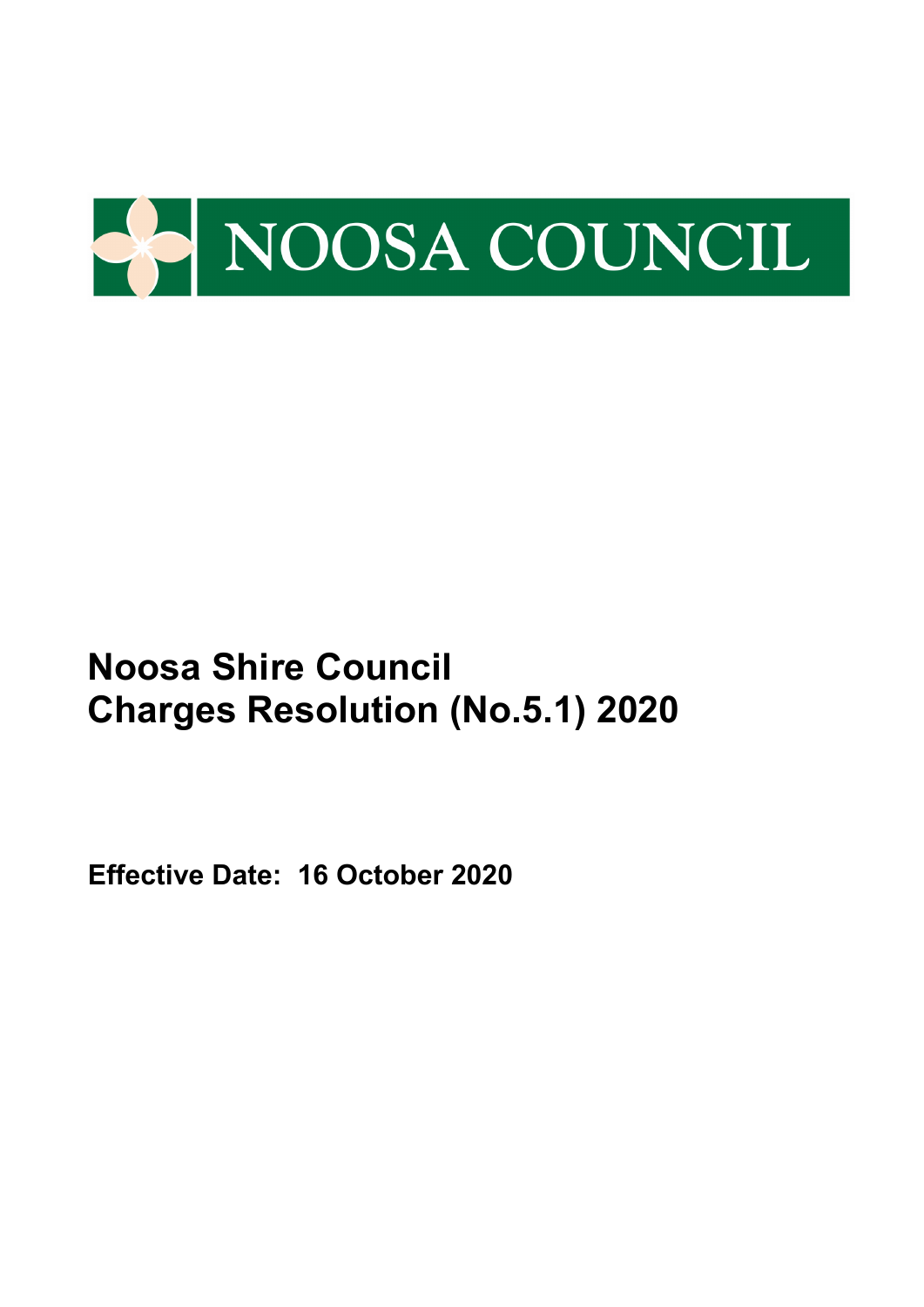## **Contents**

|        |     |                                                                               | Page           |
|--------|-----|-------------------------------------------------------------------------------|----------------|
| Part 1 |     |                                                                               |                |
| 1.     |     |                                                                               |                |
|        | 1.1 | <b>Short title</b>                                                            | 4              |
|        | 1.2 | <b>Planning Legislation</b>                                                   | 4              |
|        | 1.3 | <b>Effect</b>                                                                 | 4              |
|        | 1.4 | Purpose of the resolution                                                     | 4              |
|        | 1.5 | Interpretation                                                                | 4              |
| 2.     |     |                                                                               |                |
|        | 2.1 | <b>Purpose</b>                                                                | $\overline{7}$ |
|        | 2.2 | Effect of the Chapter 4 of the Planning Act 2016 in the local government area | 7              |
|        | 2.3 | Application of the resolution to the local government area                    | $\overline{7}$ |
|        | 2.4 | Application to particular development                                         | $\overline{7}$ |
|        | 2.5 | <b>Categorisation of uses to development classes</b>                          | 8              |
| 3.     |     |                                                                               |                |
|        | 3.1 | <b>Purpose</b>                                                                | 8              |
|        | 3.2 | Development assumptions about future development                              | 8              |
| 4.     |     |                                                                               |                |
|        | 4.1 | <b>Purpose</b>                                                                | 8              |
|        | 4.2 | <b>Priority infrastructure area</b>                                           | 8              |
| Part 2 |     |                                                                               |                |
| 5.     |     |                                                                               |                |
|        | 5.1 | <b>Purpose</b>                                                                | 9              |
|        | 5.2 | Schedule of works for trunk infrastructure                                    | 9              |
|        | 5.3 | Trunk infrastructure network systems and items                                | 9              |
|        | 5.4 | Trunk infrastructure plans                                                    | 9              |
| 6.     |     |                                                                               | . 9            |
|        | 6.1 | <b>Purpose</b>                                                                | 9              |
|        | 6.2 | Desired standards of service for trunk infrastructure                         | 9              |
| 7.     |     |                                                                               | . 9            |
|        | 7.1 | <b>Purpose</b>                                                                | 9              |
|        | 7.2 | Establishment cost for a trunk infrastructure network                         | 9              |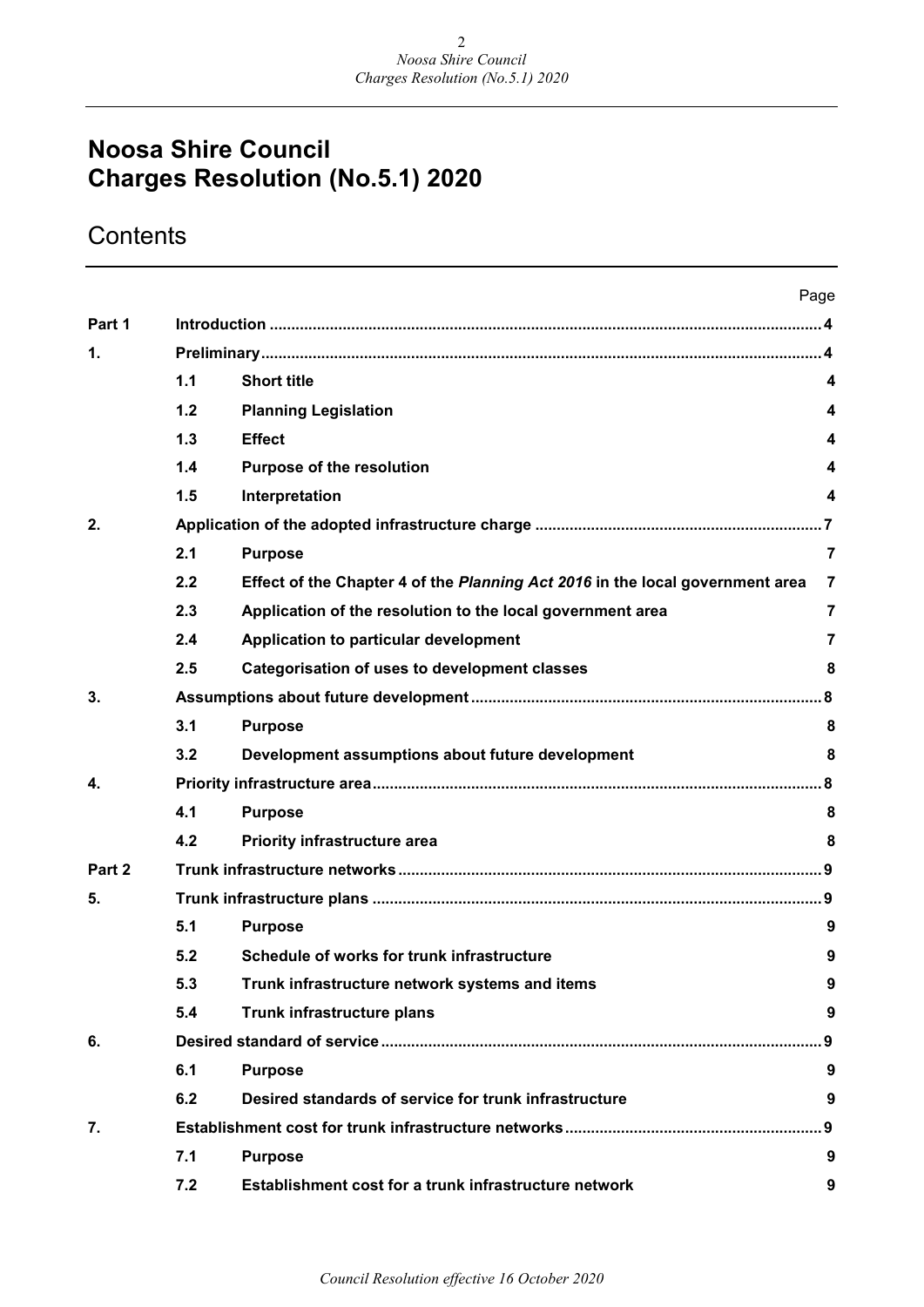| Part 3 |      |                                                                                                                 |    |
|--------|------|-----------------------------------------------------------------------------------------------------------------|----|
| 8.     |      |                                                                                                                 |    |
|        | 8.1  | <b>Purpose</b>                                                                                                  | 10 |
|        | 8.2  | <b>Calculation of Council levied charge</b>                                                                     | 10 |
|        | 8.3  | Council adopted charge rate                                                                                     | 12 |
|        | 8.4  | <b>Credit</b>                                                                                                   | 13 |
|        | 8.5  | Additional credit for past contribution or charge                                                               | 13 |
| 9.     |      |                                                                                                                 |    |
|        | 9.1  | <b>Purpose</b>                                                                                                  | 14 |
|        | 9.2  | Subsidy for a levied charge                                                                                     | 14 |
|        | 9.3  | Time of payment of a levied charge                                                                              | 14 |
|        | 9.4  | Alternatives to paying a levied charge                                                                          | 14 |
|        | 9.5  | Automatic increase provision of levied charge                                                                   | 14 |
|        | 9.6  | Infrastructure charges taken to be a rate                                                                       | 15 |
|        | 9.7  | Interest on overdue charges                                                                                     | 15 |
|        | 9.8  | Goods and services tax                                                                                          | 15 |
| 10.    |      |                                                                                                                 |    |
|        | 10.1 | <b>Purpose</b>                                                                                                  | 15 |
|        | 10.2 | Allocation of adopted infrastructure charge to the Council and the distributor-<br>retailer (breakup agreement) | 15 |
|        | 10.3 | Allocation of levied charge to trunk infrastructure networks                                                    | 17 |
|        | 10.4 | Schedule of Council Adopted Infrastructure Charges (under breakup agreement)18                                  |    |
| Part 4 |      |                                                                                                                 |    |
| 11.    |      |                                                                                                                 |    |
|        |      | 11.1 Purpose                                                                                                    | 24 |
|        | 11.2 | <b>Application of section</b>                                                                                   | 24 |
|        | 11.3 | Establishment cost for an infrastructure offset                                                                 | 24 |
|        | 11.4 | Recalculation of establishment cost for an infrastructure offset                                                | 24 |
| 12.    |      |                                                                                                                 |    |
|        | 12.1 | <b>Purpose</b>                                                                                                  | 26 |
|        | 12.2 | <b>Application of section</b>                                                                                   | 27 |
|        | 12.3 | <b>Payment of a refund</b>                                                                                      | 27 |
| 13.    |      |                                                                                                                 |    |
|        | 13.1 | <b>Purpose</b>                                                                                                  | 27 |
|        | 13.2 | <b>Application of section</b>                                                                                   | 27 |
|        | 13.3 | <b>Conversion application process</b>                                                                           | 28 |
|        | 13.4 | <b>Notice of decision</b>                                                                                       | 28 |
|        | 13.5 | Effect of conversion application decision                                                                       | 28 |
|        | 13.6 | Criteria for deciding a conversion application                                                                  | 28 |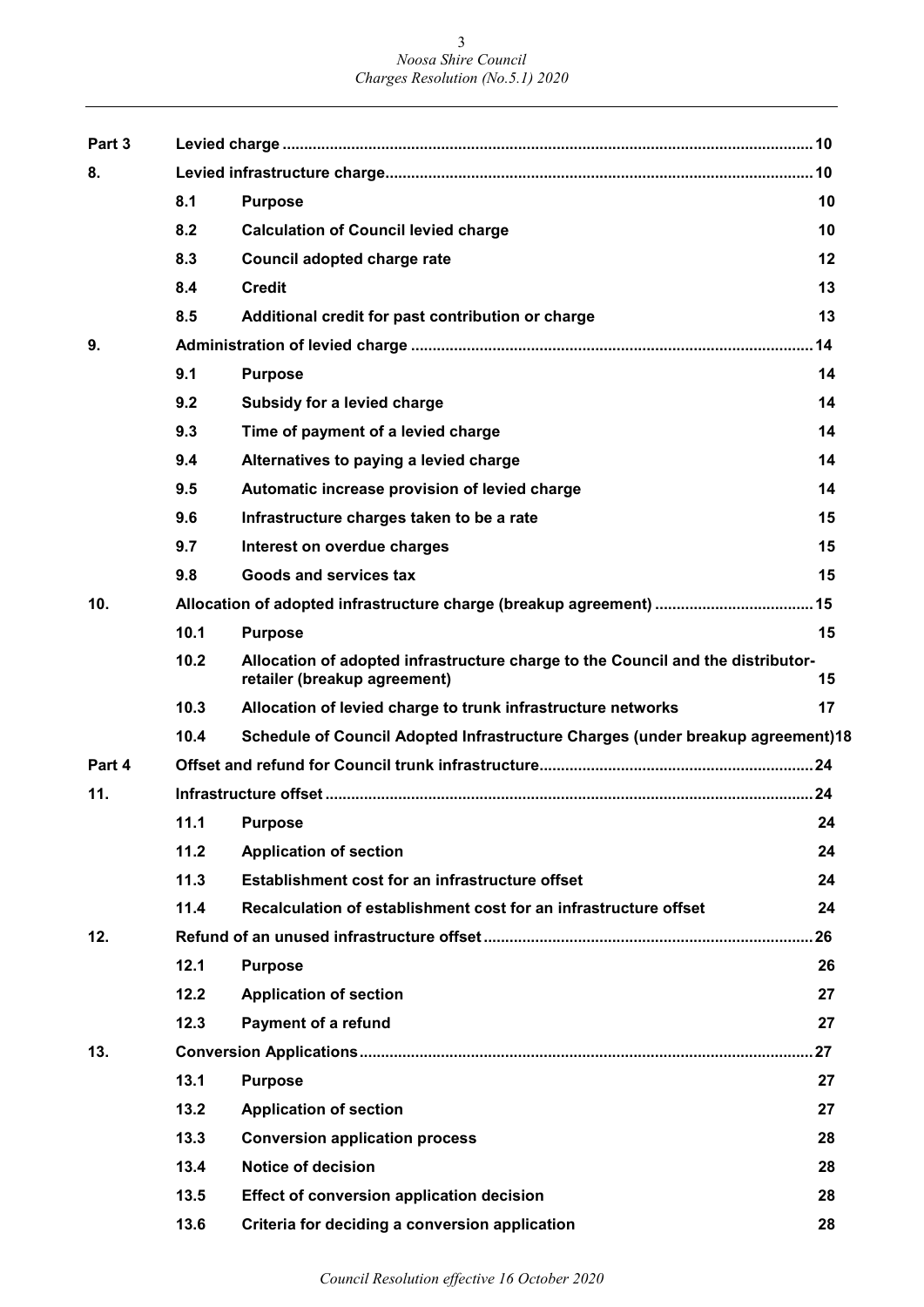## <span id="page-3-0"></span>**Part 1 Introduction**

## <span id="page-3-1"></span>**1. Preliminary**

#### <span id="page-3-2"></span>**1.1 Short title**

The charges resolution may be cited as *Noosa Shire Council Charges Resolution (No.5.1) 2020*.

#### <span id="page-3-3"></span>**1.2 Planning Legislation**

- (1) The resolution is made pursuant to section 113 of the *Planning Act 2016*.
- (2) The resolution is to be read in conjunction with the following:
	- (a) the *Planning Regulation 2017*;
	- (b) the local planning instrument.
- (3) The resolution is attached to but does not form part of the local planning instrument.

#### <span id="page-3-4"></span>**1.3 Effect**

The resolution has effect from 16 October 2020

#### <span id="page-3-5"></span>**1.4 Purpose of the resolution**

The purpose of the resolution is to assist with the implementation of the local planning instrument by stating the following:

- (a) an adopted infrastructure charge for determining the levied charge for funding part of the establishment cost of the following trunk infrastructure networks:
	- (i) transport network;
	- (ii) public parks and land for community facilities network;
	- (iii) stormwater network;
	- (iv) water supply network;
	- (v) sewerage network;
- (b) stating other matters relevant to the adopted infrastructure charge.

#### <span id="page-3-6"></span>**1.5 Interpretation**

(1) In this resolution:

*adopted charge rate* means the charge to be applied for the purpose of calculating a levied charge as stated in section 8.3 (Council adopted charge rate).

*base date* means the date being: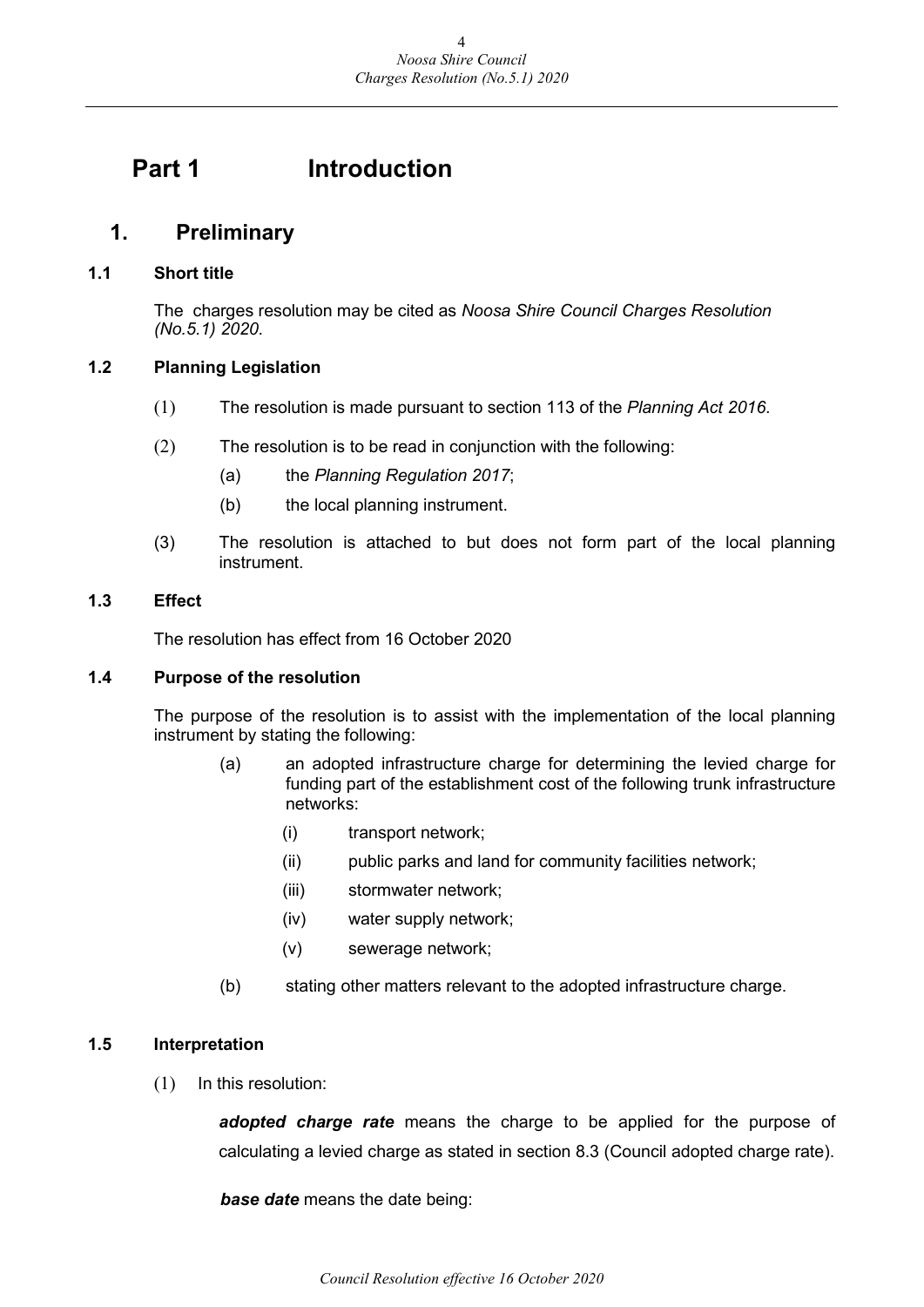- (a) The date for the financial year applying to the adopted charge rates specified in section 10.4 (Schedule of Council Adopted Infrastructure Charges (under breakup agreement)).
- (b) The date stated in the LGIP for estimates of the establishment costs for the local government's trunk infrastructure networks;
- (c) The date stated in the Netserve Plan for estimates of the establishment costs for the distributor-retailer's trunk infrastructure networks.

*bedroom* means an area of a building or structure which:

- (a) is used, designed or intended for use for sleeping (but excludes a lounge room, dining room, living room, kitchen, water closet, bathroom, laundry, garage or plant room); or
- (b) other habitable rooms that can be used for sleeping such as a den, library, study, loft, media or home entertainment room, library, family or rumpus room or other similar space. (Non-habitable rooms will not be considered in the calculation of infrastructure charges)

*breakup agreement* means the agreement between the local government and the distributor-retailer determining the proportion of the maximum adopted charges to apply to each entity.

*Council* means Noosa Shire Council.

*court area* means the area of premises where the leisure, sport or recreation activity is conducted and excludes the area of the premises not used for conducting the leisure, sport or recreation activity, such as areas for spectators, office or administration, amenities or food and beverages.

*credit* means the amount to be applied for the purpose of reducing an adopted infrastructure charge which takes into account the existing usage of the trunk infrastructure networks by the premises on or in relation to which development is carried out as calculated in section 8.4 (Credit) and 8.5 (Additional credit for past contribution or charge).

*demand* means the deemed usage of the trunk infrastructure networks by the development on the premises and correlates to the charge rates for the use/s stated in section 8.3 (Council adopted charge rate) as the designated demand unit for the purpose of calculating the levied charge stated in section 8.2 (Calculation of Council levied charge). *Refer also to the administrative term "demand unit" in Schedule 4 of the Planning Regulation 2017.*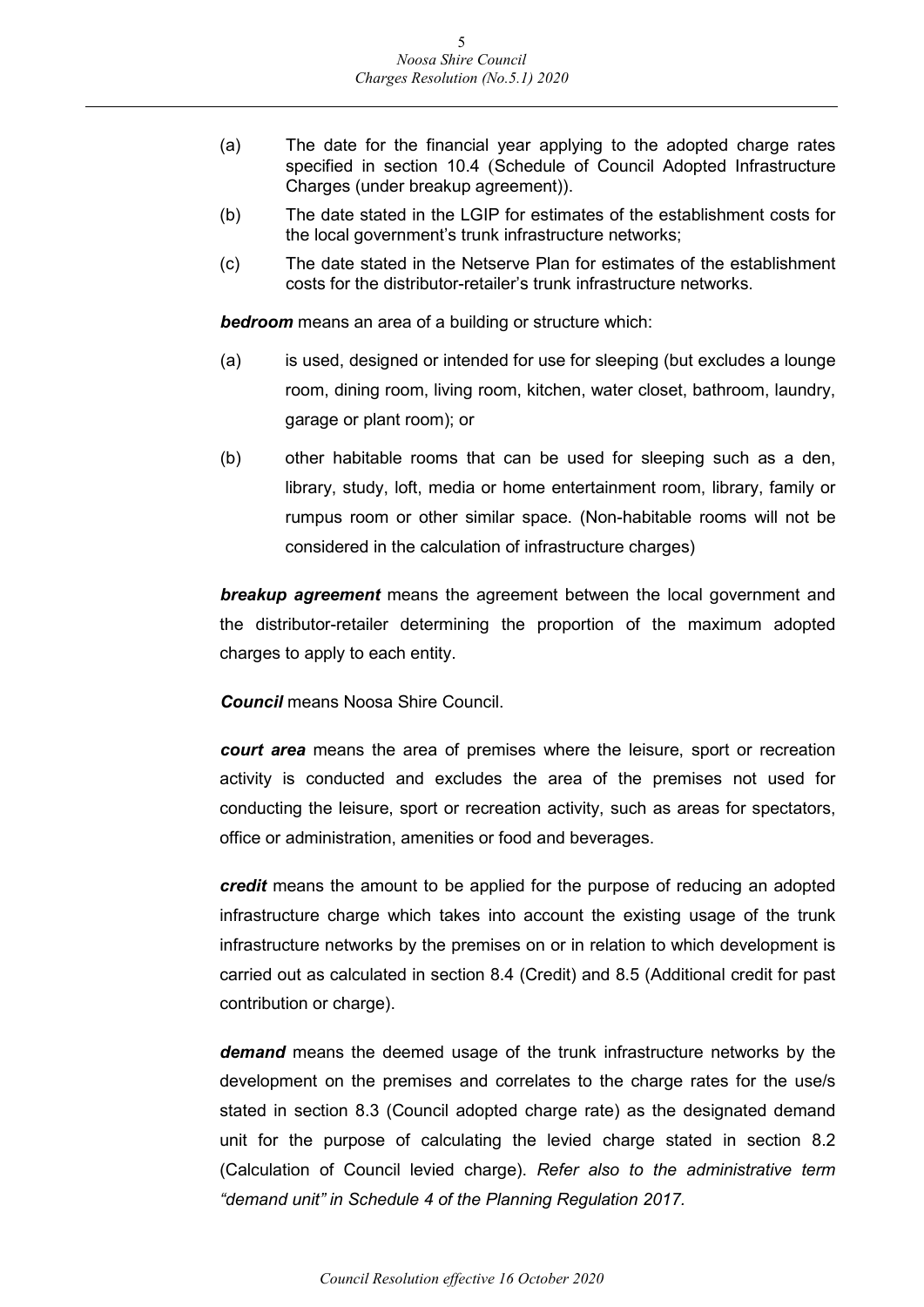*distributor-retailer* means the Northern SEQ Distributor-Retailer Authority (trading as Unitywater).

*food preparation facilities* means an area of a room capable of being used for the preparation of food in a dwelling or in a commercial establishment and generally includes a bench with a plumbed sink and space for a refrigerator (full or mini bar size). It may also utilise hardwired or plug-in type appliances.

*gross floor area (GFA)* has the meaning defined in *Schedule 24 of the Planning Regulation 2017 and The Noosa Plan 2020.*

*habitable room* means any room of a dwelling other than a bathroom, laundry, toilet, pantry, walk-in wardrobe, corridor, stair, lobby, photographic darkroom, clothes drying room and other space of a specialised nature occupied neither frequently nor for extended periods.

*impervious area* means the area of the premises that is impervious to rainfall. This includes all roofed, decked, paved, concreted, bitumen or other type of sealed areas.

*Local government infrastructure plan (LGIP)* means part of the specified local government planning scheme as defined in Schedule 2 Dictionary of the Planning Act 2016.

*Local planning instrument* means the: The Noosa Plan 2020 or The Noosa Plan 2006 *(superseded)* planning scheme.

*Netserv plan* means the distributor-retailer's plan and its service about its water and wastewater networks as required by the South-East Queensland Water (Distribution and Retail Restructuring) Act 2009.

*planned date* means the date scheduled for the provision of trunk infrastructure stated in the schedule of works for trunk infrastructure referenced in the LGIP.

*Planning Regulation* means the Planning Regulation 2017 made under the Planning Act 2016.

*residential lot* means a lot that is located in the Low, Medium and High Density Residential Zones, Tourist Accommodation Zone, Rural and Rural Residential Zones.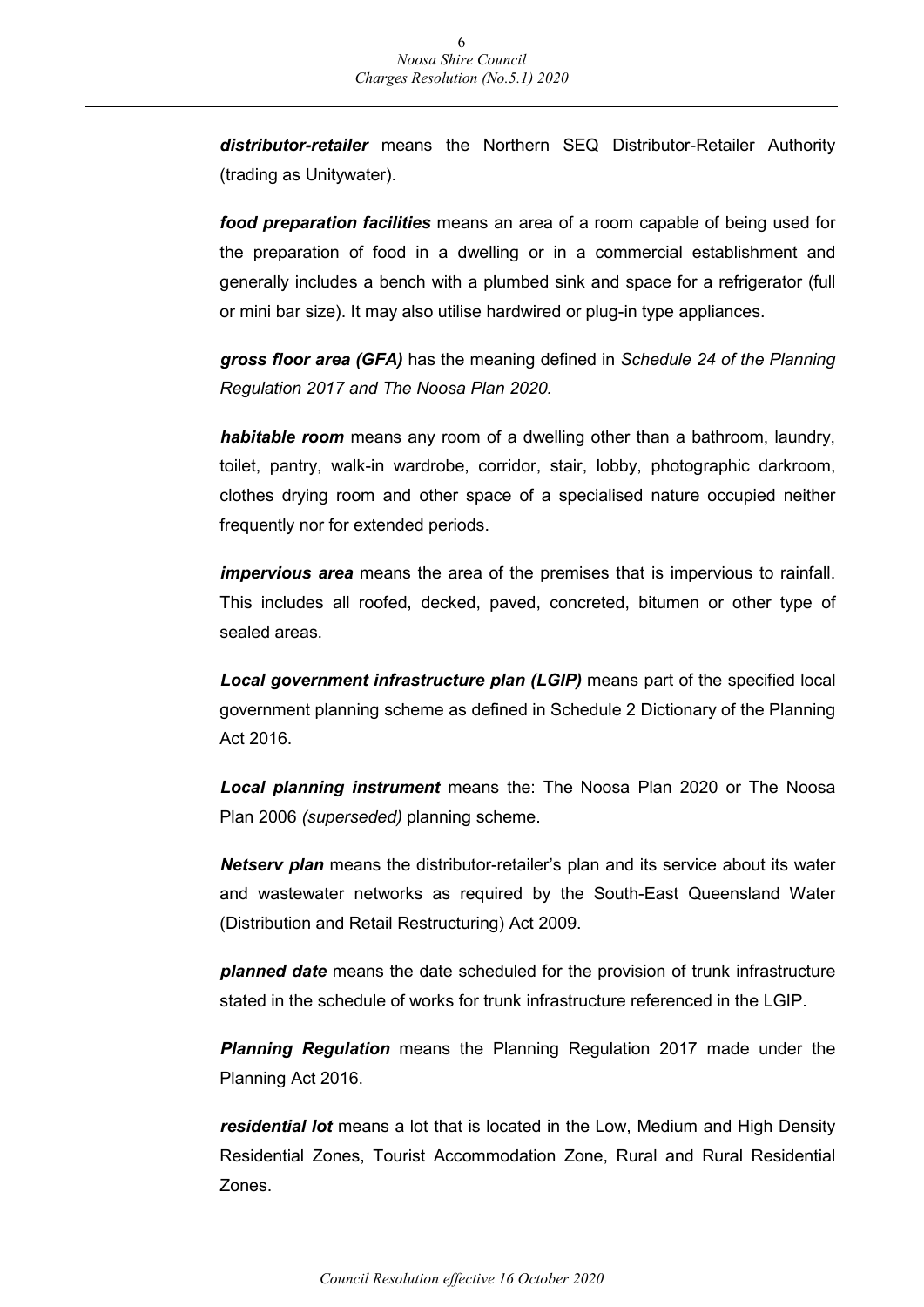*suite* means a single room or a set of connecting rooms that can operate as a single occupancy/tenancy for accommodation purposes.

- (2) A term defined in the *Planning Act 2016* or *Planning Regulation 2017* which is used in the resolution has the meaning given in the *Planning Act 2016* or *Planning Regulation 2017*.
- (3) If a term is not defined in the resolution, Local planning instrument, *Planning Act 2016* or the *Planning Regulation 2017* the term is to, subject to section 14A (Interpretation best achieving Act's purpose) of the *Acts Interpretation Act 1954*, have the meaning assigned to it by the edition of the Macquarie Dictionary that is current at the commencement date.
- (4) Development that is "capable of being used" for a particular purpose, will be assessed for infrastructure charges applicable to the appropriate planning scheme "use" and/or "administrative" definition.

## <span id="page-6-0"></span>**2. Application of the adopted infrastructure charge**

#### <span id="page-6-1"></span>**2.1 Purpose**

Section 2 states the following:

- (a) that Chapter 4 of the *Planning Act 2016* has effect in the local government area;
- (b) that the resolution is intended to apply to development in the local government area;
- (c) that the resolution applies to particular development;
- (d) the categorisation of uses under an local planning instrument to development classes and charge categories under Schedule 16 of the Planning Regulation.

#### <span id="page-6-2"></span>**2.2 Effect of the Chapter 4 of the** *Planning Act 2016* **in the local government area**

Chapter 4 of the *Planning Act 2016* applies to all of the local government area.

#### <span id="page-6-3"></span>**2.3 Application of the resolution to the local government area**

The resolution applies to all development in the local government area.

#### <span id="page-6-4"></span>**2.4 Application to particular development**

The Council may levy an infrastructure charge on the following development:

- (a) a reconfiguring a lot;
- (b) a material change of use of premises;
- (c) the carrying out of building work;
- (d) other development approval.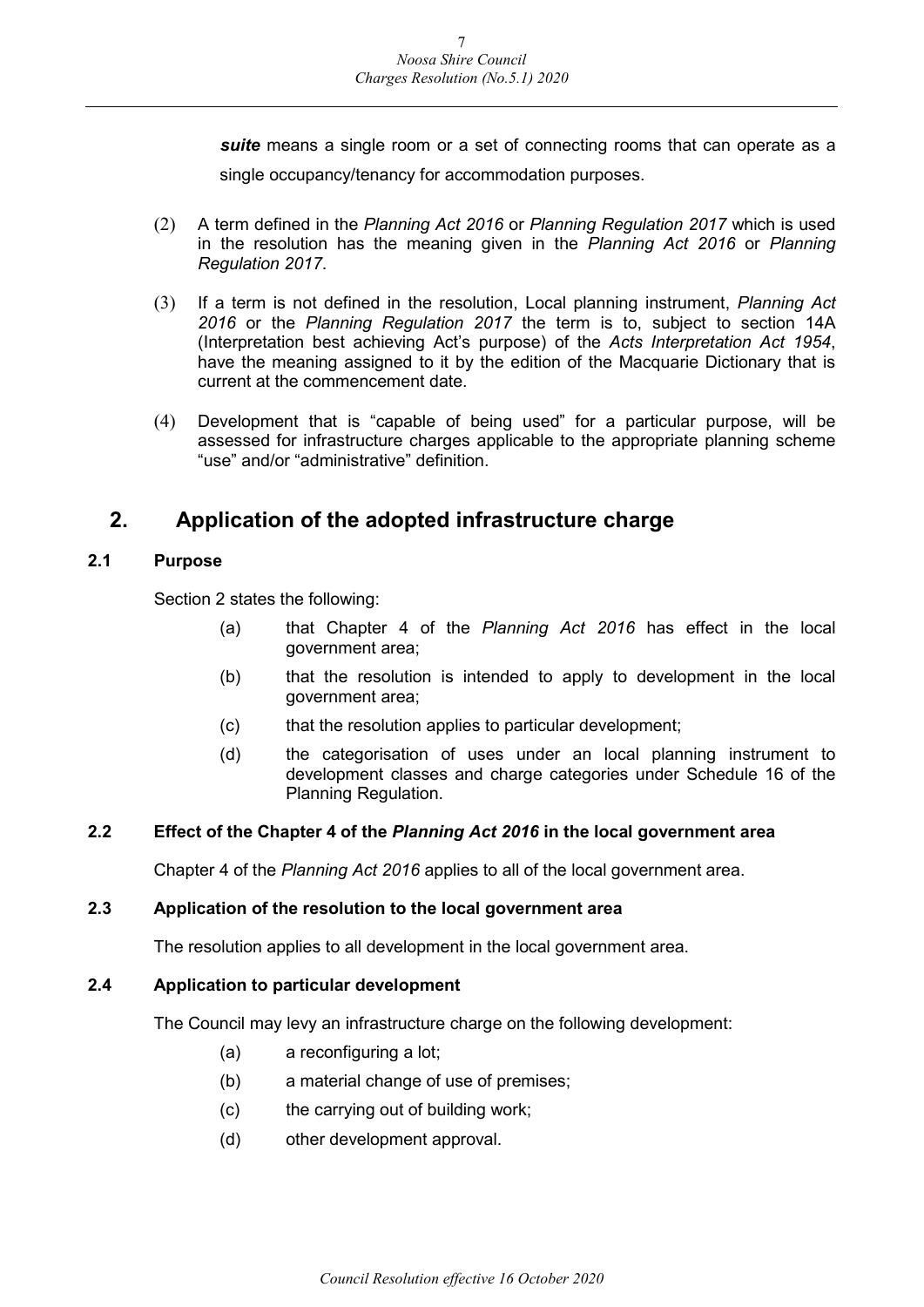#### <span id="page-7-0"></span>**2.5 Categorisation of uses to development classes**

- (1) A use under the local planning instrument as stated in column 1 of Table 10.3 (Schedule of Council adopted charges) is included within the Schedule 16 of the Planning Regulation charge category stated in column 2 of Table 10.3 (Schedule of Council adopted charges).
- (2) The Council and the distributor-retailer are to allocate a use not otherwise stated under subsection (1) to another similar use that the local government or distributor-retailer decides to apply to the use *(refer to Schedule 16 of the Planning Regulation 2017)*.

## <span id="page-7-1"></span>**3. Assumptions about future development**

#### <span id="page-7-2"></span>**3.1 Purpose**

Section 3 states the assumptions about the type, scale, location and timing of future development.

#### <span id="page-7-3"></span>**3.2 Development assumptions about future development**

- (a) the type, scale, location and timing of future development is identified in the LGIP and/or local planning instrument
- (b) development inconsistent with the type, scale, location or timing identified in the LGIP and/or local planning instrument will be subject to assessment for conditions for extra trunk infrastructure costs in accordance with Chapter 4 of the *Planning Act 2016*.

## <span id="page-7-4"></span>**4. Priority infrastructure area**

#### <span id="page-7-5"></span>**4.1 Purpose**

Section 4 states the priority infrastructure area for the Council.

#### <span id="page-7-6"></span>**4.2 Priority infrastructure area**

The priority infrastructure area is identified in the LGIP.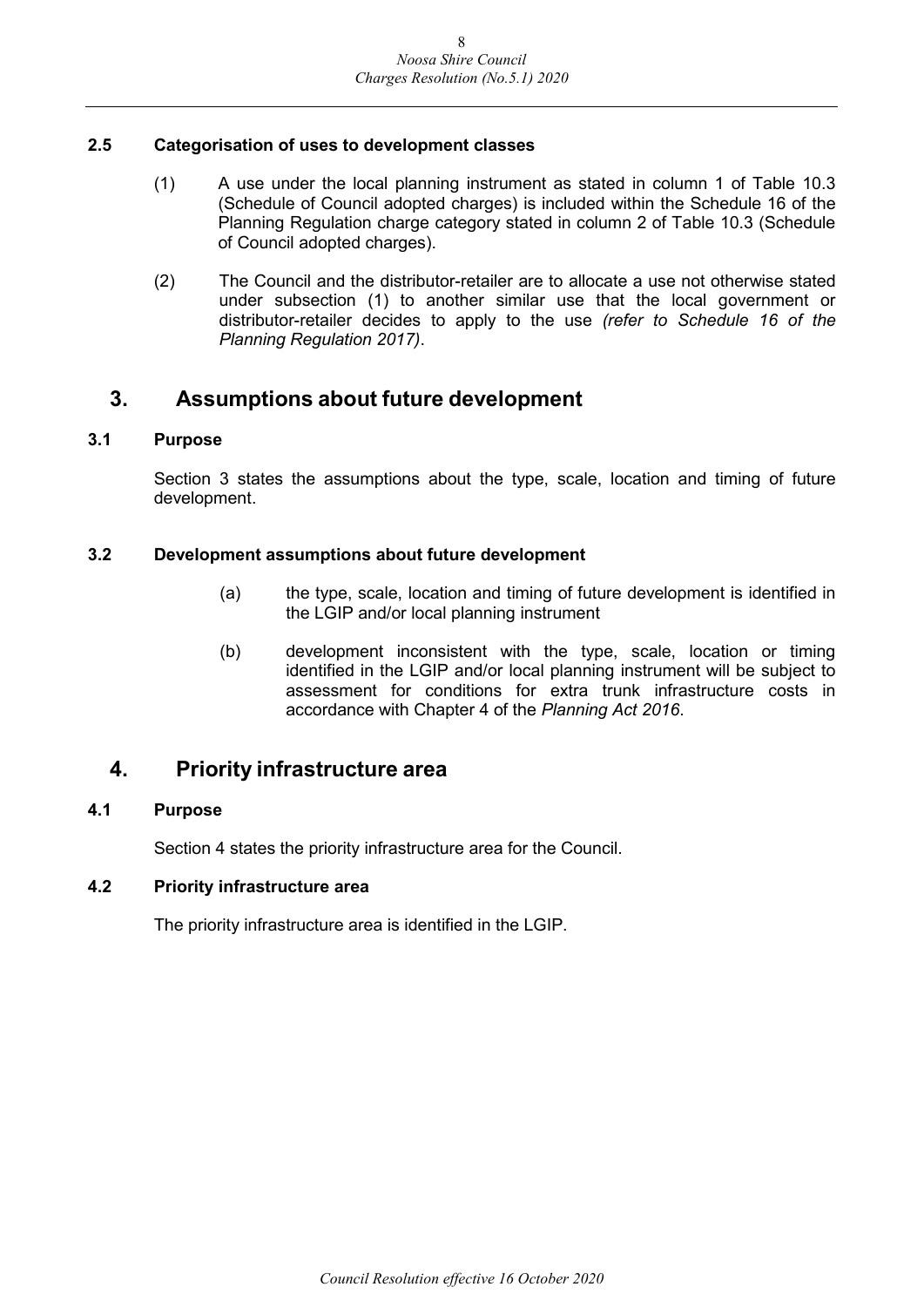## <span id="page-8-0"></span>**Part 2 Trunk infrastructure networks**

### <span id="page-8-1"></span>**5. Trunk infrastructure plans**

#### <span id="page-8-2"></span>**5.1 Purpose**

Section 5 states the trunk infrastructure networks to be funded in part by the levied infrastructure charge.

#### <span id="page-8-3"></span>**5.2 Schedule of works for trunk infrastructure**

The trunk infrastructure networks comprise the land and works for trunk infrastructure detailed in the LGIP and Netserv Plan.

#### <span id="page-8-4"></span>**5.3 Trunk infrastructure network systems and items**

The trunk infrastructure networks identified in the schedule of works for trunk infrastructure include the systems and items detailed in the LGIP and Netserv Plan.

#### <span id="page-8-5"></span>**5.4 Trunk infrastructure plans**

The trunk infrastructure networks identified in the schedule of works for trunk infrastructure are conceptually identified in the trunk infrastructure plans detailed in the LGIP and Netserv Plan.

### <span id="page-8-6"></span>**6. Desired standard of service**

#### <span id="page-8-7"></span>**6.1 Purpose**

Section 6 states the desired standard of service which is the standard guiding the delivery of a trunk infrastructure network.

#### <span id="page-8-8"></span>**6.2 Desired standards of service for trunk infrastructure**

The desired standard of service for each infrastructure network is detailed in the LGIP and Netserv Plan.

## <span id="page-8-9"></span>**7. Establishment cost for trunk infrastructure networks**

#### <span id="page-8-10"></span>**7.1 Purpose**

Section 7 states the establishment cost for an identified trunk infrastructure network.

#### <span id="page-8-11"></span>**7.2 Establishment cost for a trunk infrastructure network**

The establishment cost for the trunk infrastructure networks are detailed in the LGIP and Netserv Plan.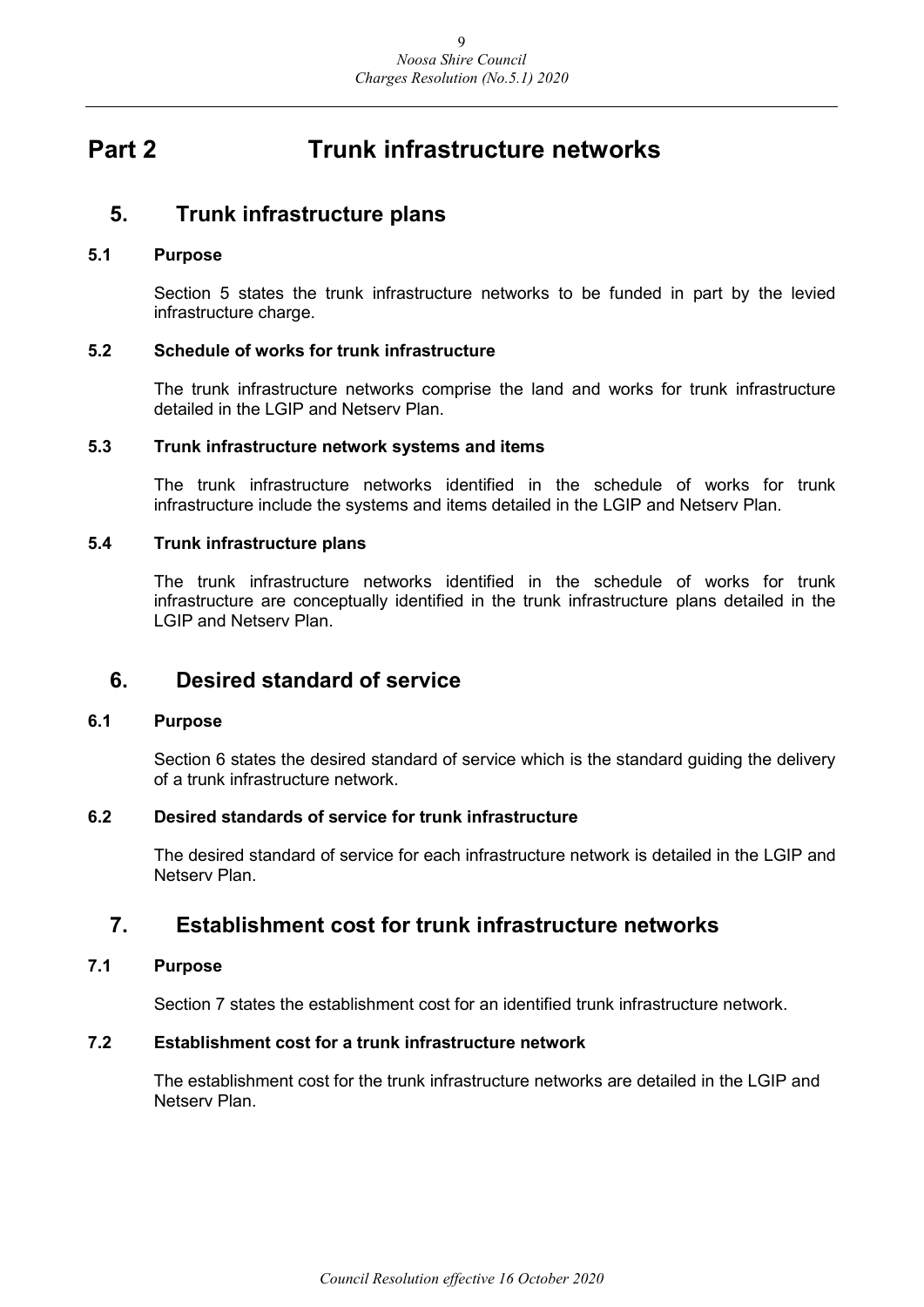## <span id="page-9-0"></span>**Part 3 Levied charge**

## <span id="page-9-1"></span>**8. Levied infrastructure charge**

#### <span id="page-9-2"></span>**8.1 Purpose**

Section 8 states the calculation of the infrastructure charge to be levied by the following:

- (a) the Council under Chapter 4 of the *Planning Act 2016* for the transport, public parks & land for community facilities and stormwater networks in accordance with the breakup agreement;
- (b) the distributor-retailer under the South-East Queensland Water (Distribution and Retail Restructuring) Act 2009 for the sewerage and water supply networks in accordance with the breakup agreement and Unitywater's Infrastructure Charges Schedule.

An infrastructure charge applies where the development results in an increase in the type/s and/or quantity in use/s on the site and therefore places additional demand on trunk infrastructure. The determination of extra demand on trunk infrastructure correlates directly to the infrastructure charge calculation undertaken in accordance with section 8.2 (Calculation of Council levied charge) and section 8.3 (Council adopted charge rates) in compliance with the planning legislation. Refer also to Queensland State Government Fact Sheet: *"Local government infrastructure framework, Calculating additional demand and existing use credits"*.

#### <span id="page-9-3"></span>**8.2 Calculation of Council levied charge**

Infrastructure charges are calculated and levied separately by the Council and distributerretailer in accordance with the charges breakup agreement and relevant legislation.

The legislation states: *"A levied charge may be only for extra demand placed on trunk infrastructure that the development will generate."* In this regard, alternative calculation methodologies may be undertaken according to whether the development approved:

(a) alters the current development and/or use/s lawfully existing on the premises whereby the calculation needs to consider the new "total" development approved and deduct the previous lawful development;

or alternatively:

- (b) simply only adds to the current development use/s lawfully existing on the premises whereby the calculation may be simplified to just comprise the approved additional development quantity and use/s.
- (1) An infrastructure charge that may be levied for reconfiguring a lot is generally calculated as follows:

 $LC_{\text{ROL}} = (AC_{\text{ROL}} \times Q_{\text{ROL}}) - C$ 

Where:

 $LC_{\text{ROI}}$  is the infrastructure charge levied for reconfiguring a lot.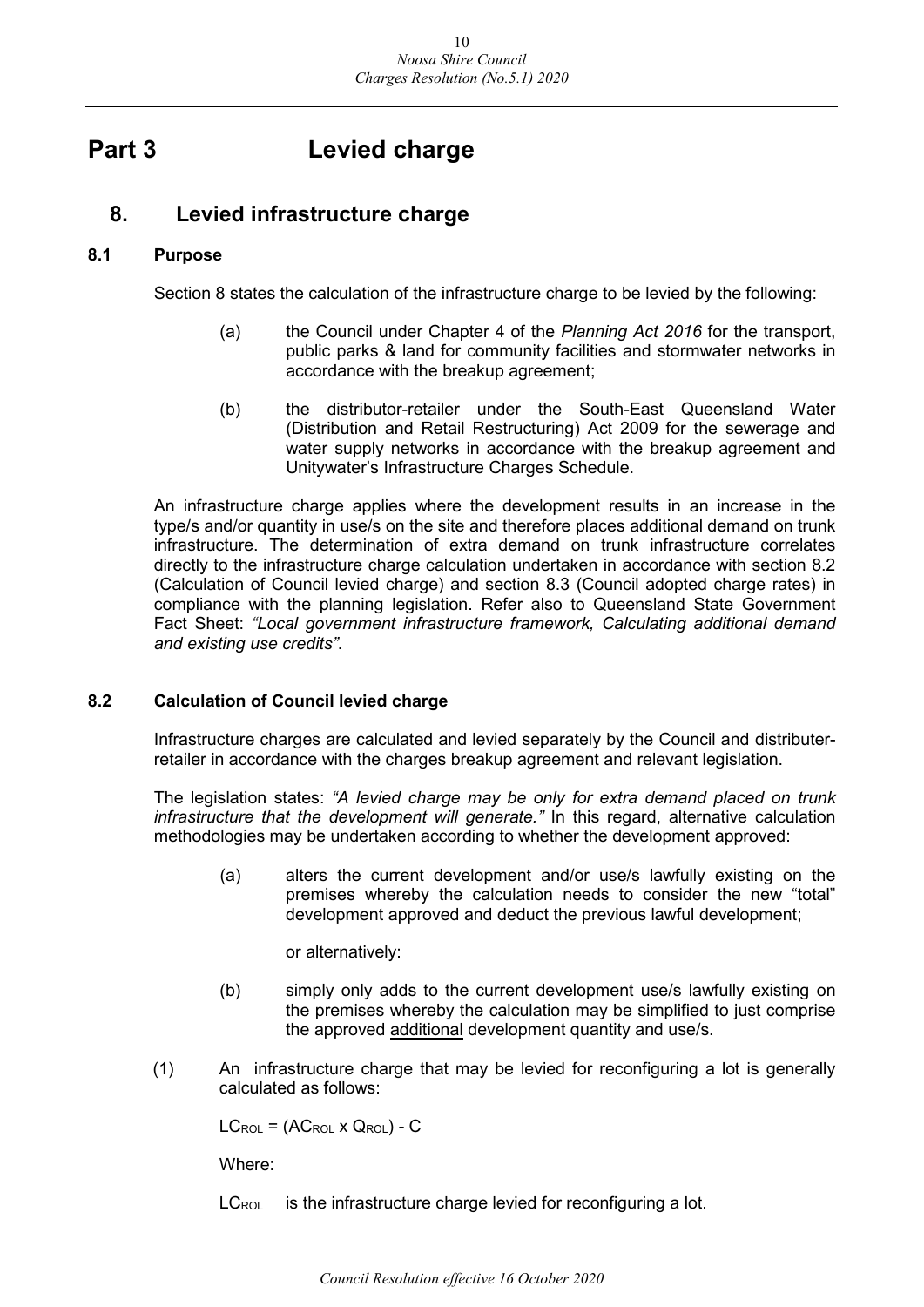- AC<sub>ROL</sub> is the adopted charge rate for reconfiguring a lot stated in section 8.3 (Council adopted charge rate).
- $Q_{\text{ROI}}$  is the total no of lots.
- C is the credit stated in section 8.4 (Credit).

Note:

- (a) for residential lot reconfiguration, the adopted infrastructure charge is apportioned across all networks;
- (b) for non-residential lot reconfiguration, the adopted infrastructure charge apportionment excludes the stormwater charge component. The stormwater charge will be calculated and issued on a subsequent material change of use or building work approval when the impervious area is able to be determined.
- (2) An infrastructure charge that may be levied for a material change of use or building work for residential development is generally calculated as follows:

 $LC_R = (Sum(AC_R \times Q_R)$  for each defined use) – C

Where:

- $LC<sub>R</sub>$  is the infrastructure charge that may be levied for a material change of use or building work for residential development.
- $AC<sub>R</sub>$  is the adopted charge rate for each defined use for a material change of use or building work for residential development stated in section 8.3 (Council adopted charge rate).
- $Q_R$  is the residential quantity for each defined use.
- C is the credit stated in section 8.4 (Credit).
- (3) An infrastructure charge that may be levied for a material change of use or building work for non-residential development is generally calculated as follows:

 $LC = LC_{NR} + LC_{SW}$ 

Where:

LC is the infrastructure charge that may be levied for the total development

LC<sub>NR</sub> = (Sum of (AC<sub>4</sub> x Q<sub>4</sub>) for each defined use) – C<sub>4</sub>

 $LC_{SW} = (AC_{SW} \times Q_{SW}) - C_{SW}$ 

- $LC<sub>NR</sub>$  is the infrastructure charge that may be levied for a material change of use or building work for non-residential development for the transport, public parks and land for community facilities networks.
- $LC<sub>SW</sub>$  is the levied charge for a material change of use or building work for non-residential development for the stormwater network.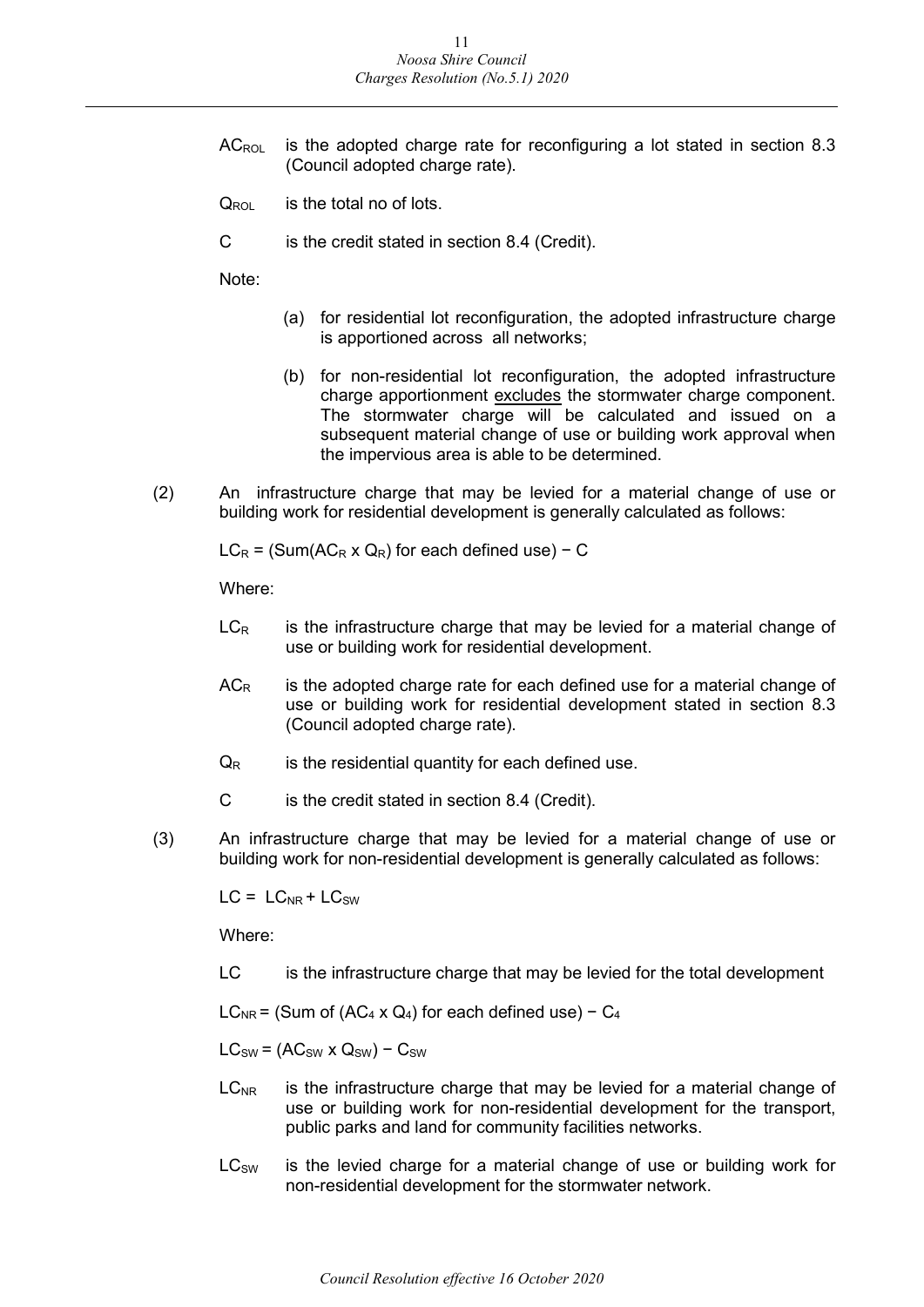- $AC<sub>4</sub>$  is the adopted charge rate for each defined use for a material change of use or building work for non-residential development stated in section 8.3 (Council adopted charge rate) for the transport, public parks and land for community facilities networks.
- $AC<sub>SW</sub>$  is the adopted charge rate for a material change of use or building work for non-residential development stated in section 8.3 (Council adopted charge rate) for the stormwater network.
- $Q_4$  is the non-residential quantity for each defined use.
- $Q_{SW}$  is the impervious area of the development.
- $C_4$  is the credit stated in section 8.4 (Credit) for the transport, public parks and land for community facilities networks.
- $C_{SW}$  is the credit stated in section 8.4 (Credit) for the stormwater network.
- (4) An infrastructure charge is only levied if the calculation in sub-sections (1), (2) and (3) results in an amount greater than \$zero (i.e. no refund applies should the calculated charge result in a negative amount).

#### <span id="page-11-0"></span>**8.3 Council adopted charge rate**

The adopted charge rate for:

- (a) reconfiguring a lot, is the amount stated equivalent to a Residential (3 or more bedroom dwelling unit) in Table 10.3 (Schedule of Council adopted charges);
- (b) a material change of use or building work for:
	- (i) residential development, is stated in Table 10.3 (Schedule of Council adopted charges);
	- (ii) non-residential development other than special uses, is stated in Table 10.3 (Schedule of Council adopted charges), which comprises the following:
		- (A) the adopted charge rate for the transport, public parks and land for community facilities networks; and
		- (B) the adopted charge rate for the stormwater network;
	- (iii) non-residential development being other uses or development not otherwise identified in paragraphs (i) or (ii):
		- (A) the adopted charge rate for the transport, public parks and land for community facilities networks being the prescribed amount for another similar use that the local government decides to apply to the use *(refer to Schedule 16 of the Planning Regulation 2017)*; and
		- (B) the adopted charge rate for the stormwater network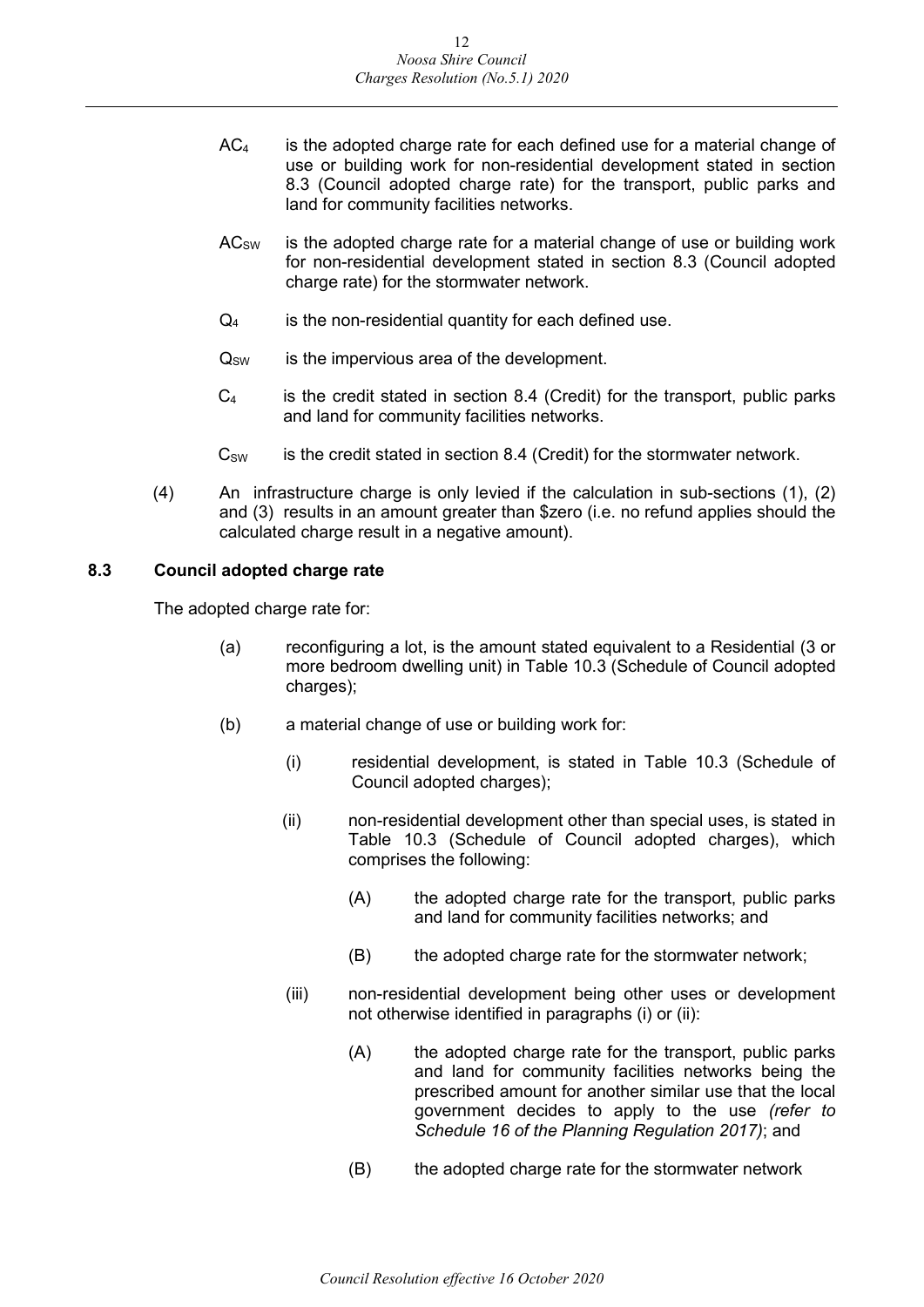#### <span id="page-12-0"></span>**8.4 Credit**

The credit for the premises is an amount which is the greater of the following:

- (a) the development use & quantity of development of an adopted infrastructure charge previously paid for the development of the premises;
- (b) where the premises is subject to an existing lawful use or previous lawful use no longer taking place for:
	- (i) residential development, the amount stated for an adopted charge in Table 10.3 (Schedule of Council adopted charges) for the lawful use;
	- (ii) non-residential development other than special uses, the amount stated for an adopted charge in Table 10.3 (Schedule of Council adopted charges) for the lawful use;
	- (iii) non-residential development being other uses or development not otherwise identified in paragraphs (i) or (ii), the prescribed amount for another similar use that the local government decides to apply to the use *(refer to Schedule 16 of the Planning Regulation 2017)*.

The onus remains with the applicant to provide full details and evidence as to the extent and lawfulness of any claim for a credit for a previous use no longer taking place.

- (c) where the premises is not subject to an existing or previous lawful use:
	- (i) for residential development, the amount applicable for a residential lot stated for Residential (3 or more bedroom dwelling unit) in Table 10.3 (Schedule of Council adopted charges) applicable to a single residential lot provided the lot is capable of having a dwelling house built on the lot in compliance with the planning scheme requirements;
	- (ii) for non-residential development, no credit applies.

#### <span id="page-12-1"></span>**8.5 Additional credit for past contribution or charge**

For a past contribution and or charge relating to "current" trunk infrastructure that has been paid for a particular trunk network under a previous charging regime that exceeds the credit applied under section 8.4 (Credit), an "additional credit" against the adopted charge for the particular network will be recognised. The amount of the credit will be determined by converting the previous payment to an equivalent adopted charge as determined by Council and only relates to the amount over and above the standard credit applied under section 8.4 (credit).

The amount of the credit will not be more than the adopted charge amount apportioned for that network. The onus remains with the applicant to provide full details and evidence of any payments of contributions and or charges under a previous charging regime.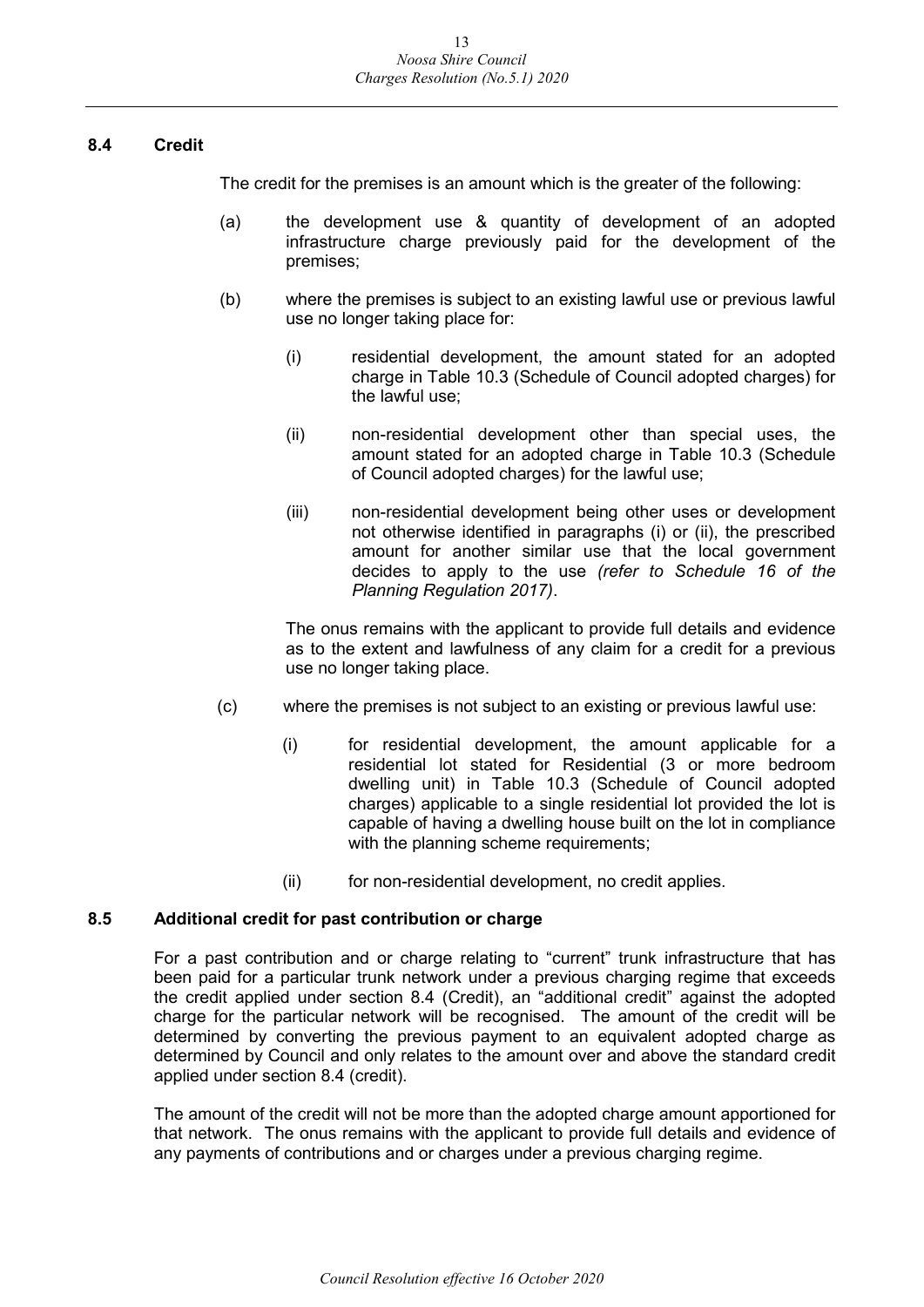## <span id="page-13-0"></span>**9. Administration of levied charge**

#### <span id="page-13-1"></span>**9.1 Purpose**

Section 9 states how an infrastructure charge levied by the Council is to be administered.

#### <span id="page-13-2"></span>**9.2 Subsidy for a levied charge**

The Council's policy statement in respect of a subsidy for a levied infrastructure charge is stated in *Council Policy Document - Infrastructure Charges Rebates for Community Organisations* in effect at the time of levying the infrastructure charge.

#### <span id="page-13-3"></span>**9.3 Time of payment of a levied charge**

A levied infrastructure charge is payable in accordance with the *Planning Act 2016* at the following time:

- $(a)$  if the charge applies to reconfiguring a lot when the Council approves the plan for the reconfiguration that, under the Land Title Act, is required to be given to Council for approval; or
- (b) if the charge applies to building work ― the sooner of: when the certificate of classification or final inspection certificate for the building work is given under the Building Act or prior to occupancy; or
- (c) if the charge applies to a material change of use ― when the change happens; or
- (d) if the charge applies for other development, on the day stated in the infrastructure charges notice under which the charge is levied.

#### <span id="page-13-4"></span>**9.4 Alternatives to paying a levied charge**

The Council may give consideration to entering into an infrastructure agreement involving an alternative to the way a payment is to be made or an infrastructure contribution provided in a form other than paying an infrastructure charge.

#### <span id="page-13-5"></span>**9.5 Automatic increase provision of levied charge**

The levied infrastructure charge is subject to an automatic increase provision (indexation) as permitted under the legislation. The automatic increase provision is applied as follows:

- (1) The infrastructure charge is first calculated using the adopted charge rates at the base date and indexed to the Financial Year current at the time of issue of the infrastructure charge notice;
- (2) The issued infrastructure charge is subject to further indexation from the date of issue until the date of payment.
- (3) Indexation is applied annually per Financial Year using variations applicable to the "maximum amount" possible to be issued under the Planning Regulation 2017 as amended in accordance with the legislation from the stipulated base date to the time of issue and payment.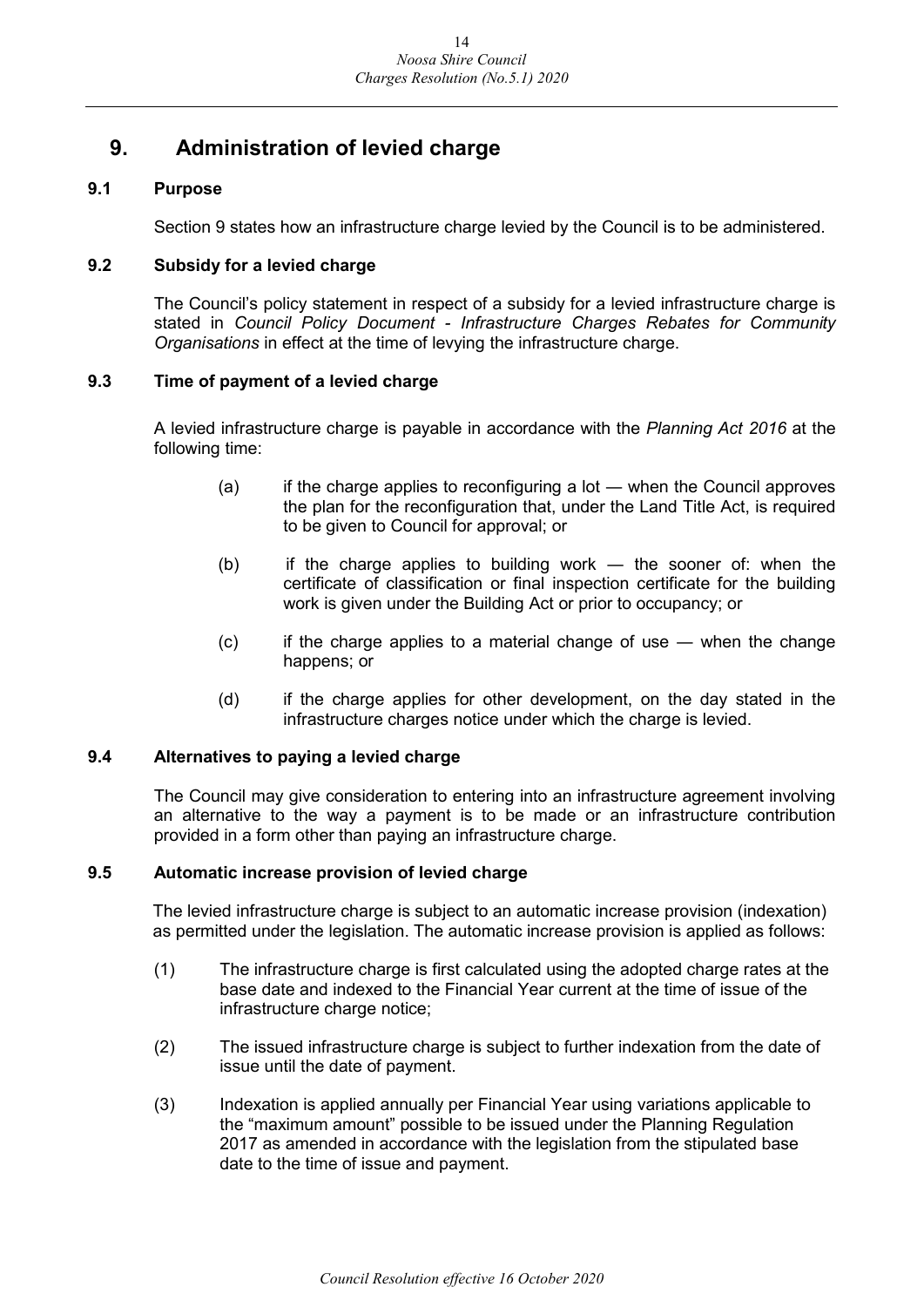#### <span id="page-14-0"></span>**9.6 Infrastructure charges taken to be a rate**

A levied charge is, for the purpose of its recovery, taken to be rates of the local government that levied the charge. Within the meaning of the Local Government Act, this means:

- (a) an infrastructure charge may be recovered by court action for a debt;
- (b) an infrastructure charge may be recovered from the person for the time being owning the relevant land, regardless of who was the owner or other person upon whom the charges was imposed;
- (c) Interest is payable on overdue payments; and
- (d) If charges are unpaid for 3 years, the land can be sold to recover the outstanding charges.

#### <span id="page-14-1"></span>**9.7 Interest on overdue charges**

Compound interest calculated daily at the rate stated in "Council's Revenue Statement" is payable on all overdue infrastructure charges outstanding after the due date for payment stated in the charges notice.

#### <span id="page-14-2"></span>**9.8 Goods and services tax**

The federal government has determined that rates and utility charges levied by local government will be GST free. Accordingly, no GST is included in infrastructure charges.

## <span id="page-14-3"></span>**10. Allocation of adopted infrastructure charge (breakup agreement)**

#### <span id="page-14-4"></span>**10.1 Purpose**

Section 10 states how the adopted infrastructure charge of the Council and the distributorretailer is to be allocated in accordance with the breakup agreement.

#### <span id="page-14-5"></span>**10.2 Allocation of adopted infrastructure charge to the Council and the distributorretailer (breakup agreement)**

- (1) The proportion of an adopted infrastructure charge to be allocated to the Council and the distributor-retailer is stated in Table 10.1 (Allocation of adopted infrastructure charge (breakup agreement) to the Council and the distributorretailer). For non-residential development, this proportion of the adopted charge excludes the stormwater network which is calculated separately and allocated 100% to Council.
- (2) The levied charge is calculated and issued separately by the Council and distributor-retailer as applying to their respective infrastructure networks in accordance with the breakup agreement.
- (3) Where development is not connected to the water and sewerage networks, the levied charge issued by distributor-retailer is reduced as determined by the distributor-retailer.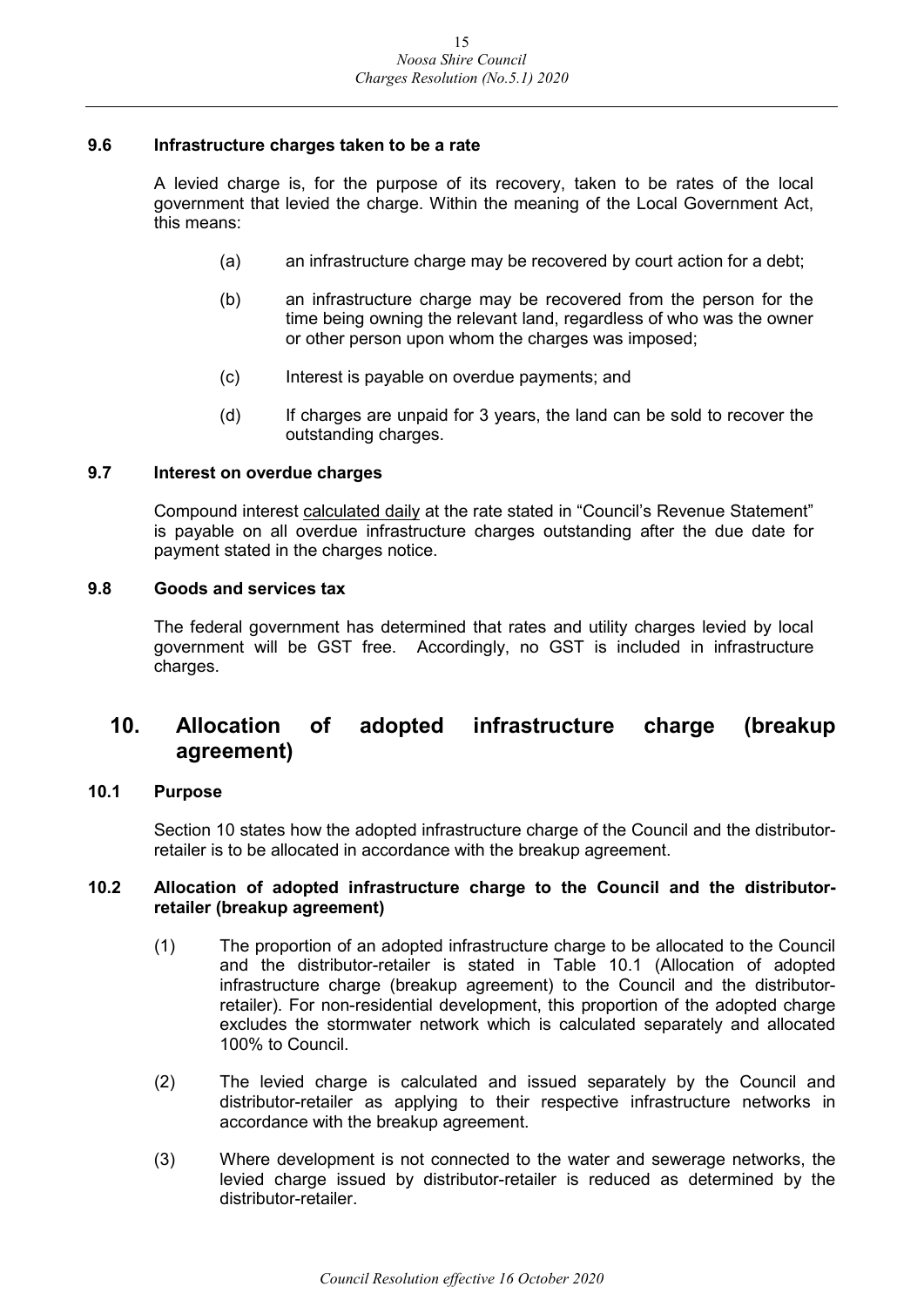#### **Table 10.1 Apportionment of adopted infrastructure charge (breakup agreement) to the Council and the Distributor-Retailer (Unitywater)**

| Column 1                     | Column 2                    |                             | Column 3                                                                                                     |                                                                                 |                                                        |                            | Column 4                                                                                                   |
|------------------------------|-----------------------------|-----------------------------|--------------------------------------------------------------------------------------------------------------|---------------------------------------------------------------------------------|--------------------------------------------------------|----------------------------|------------------------------------------------------------------------------------------------------------|
| Local planning<br>instrument | <b>Planning</b><br>areas    |                             |                                                                                                              | *Apportionment of adopted infrastructure charge for Non-Residential Development | Apportionment of adopted infrastructure<br>charge for: |                            |                                                                                                            |
|                              |                             |                             | <b>Retail, Commercial and Entertainment Uses</b><br>(Retail, Office, Bulk Goods, Showroom,<br>Entertainment) | <b>Industry Uses</b>                                                            |                                                        | a)<br>b)                   | <b>Residential development; and</b><br>*Non-Residential development not<br>otherwise specified in Column 3 |
|                              |                             | Noosa Shire Council<br>(% ) | Distributor-Retailer<br>(Unitywater)<br>$(\% )$                                                              | Noosa Shire Council<br>$(\%)$                                                   | Distributor-Retailer<br>(Unitywater)<br>(%)            | Noosa Shire Council<br>(%) | Distributor-Retailer<br>(Unitywater)<br>$(\% )$                                                            |
| The Noosa Plan               | All Areas in<br>Noosa Shire | 85                          | 15                                                                                                           | 64                                                                              | 36                                                     | 60                         | 40                                                                                                         |

#### **Note:**

**\*** For **Non-Residential** development, the adopted infrastructure charge apportionment excludes stormwater which is calculated and allocated separately 100% to Council.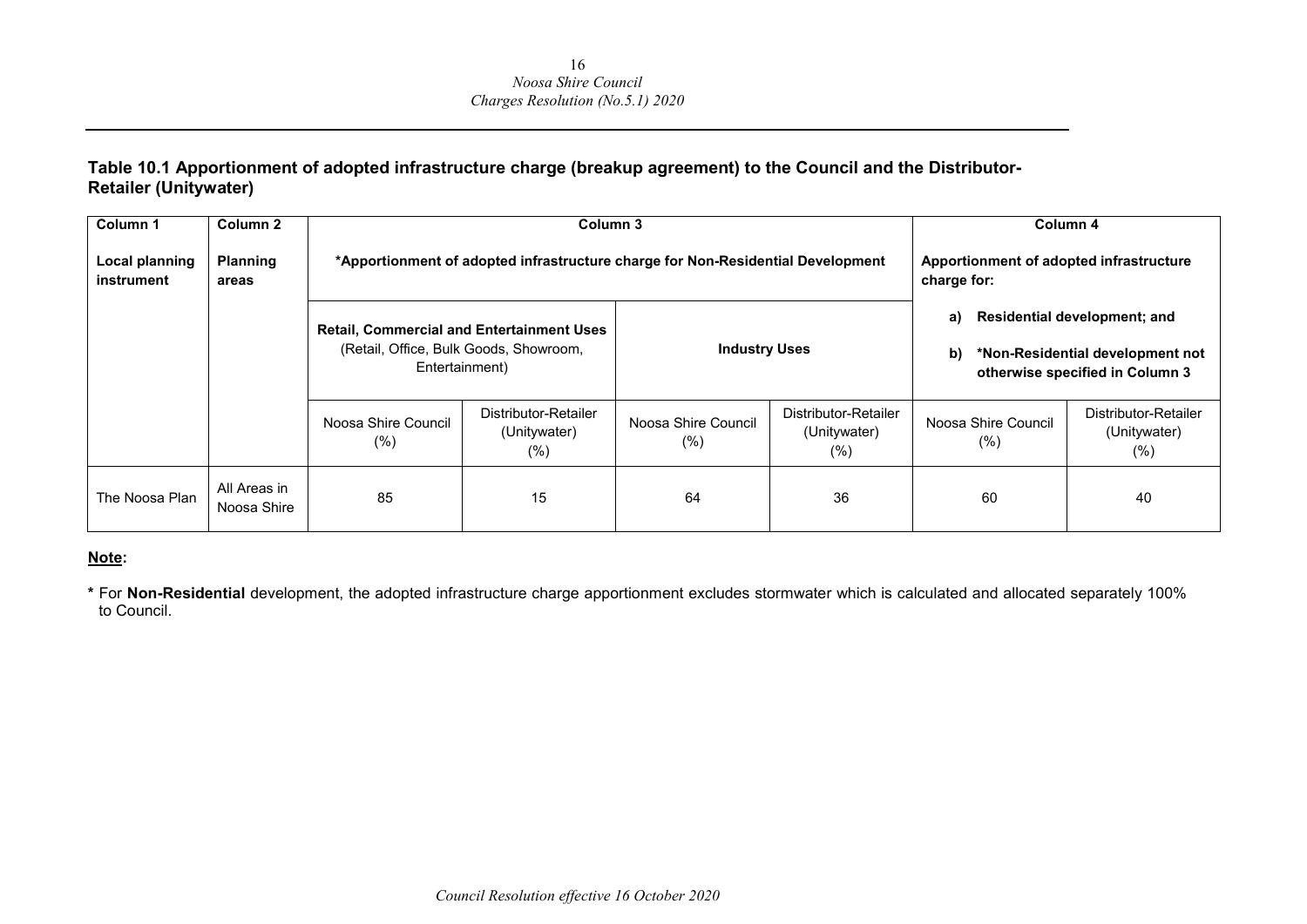#### <span id="page-16-0"></span>**10.3 Allocation of levied charge to trunk infrastructure networks**

Infrastructure charges are provided for provision of trunk infrastructure in accordance with the breakup agreement for:

- (a) distributor-retailer trunk infrastructure, in accordance with Unitywater's Netserv Plan and Infrastructure Charges Schedule as determined by Unitywater.
- (b) Council trunk infrastructure, in accordance with Council's LGIP and generally with Table 10.2 *(Allocation of Council levied charge to trunk infrastructure networks)*. The final allocation and spending of infrastructure charges collected for trunk infrastructure will be determined and administered by Council's Finance Department.

#### **Table 10.2 Allocation of Council levied charge to trunk infrastructure networks**

| Column <sub>1</sub><br>Infrastructure charge                                                                                                            | Column <sub>2</sub><br><b>Allocation of Council infrastructure</b><br>charge to trunk infrastructure networks |                                                                       |                                  |  |  |
|---------------------------------------------------------------------------------------------------------------------------------------------------------|---------------------------------------------------------------------------------------------------------------|-----------------------------------------------------------------------|----------------------------------|--|--|
|                                                                                                                                                         | <b>Transport</b><br>(%)                                                                                       | <b>Public parks</b><br>and land for<br>community<br>facilities<br>(%) | #Stormwater<br>(%)               |  |  |
| Infrastructure charge for<br><b>Residential development:</b><br>(a) reconfiguring a lot; or<br>(b) a material change of use;<br>or<br>(c) building work | 40                                                                                                            | 50                                                                    | 10                               |  |  |
| Infrastructure charge for<br>Non-Residential<br>development :<br>(a) reconfiguring a lot                                                                | 100                                                                                                           | Nil                                                                   | $*_{N/A}$                        |  |  |
| Infrastructure charge for<br><b>Non-Residential</b><br>development for:<br>(b) a material change of use;<br>or<br>(c) building work                     | 100                                                                                                           | Nil                                                                   | Calculated<br>Separately<br>100% |  |  |

#### **Note:**

**\*** The **Non-Residential** Stormwater charge is normally unable to be calculated on a reconfiguration of a lot approval. This charge will therefore be calculated and applied on subsequent development permits for material change of use or building work when the impervious area is able to be determined.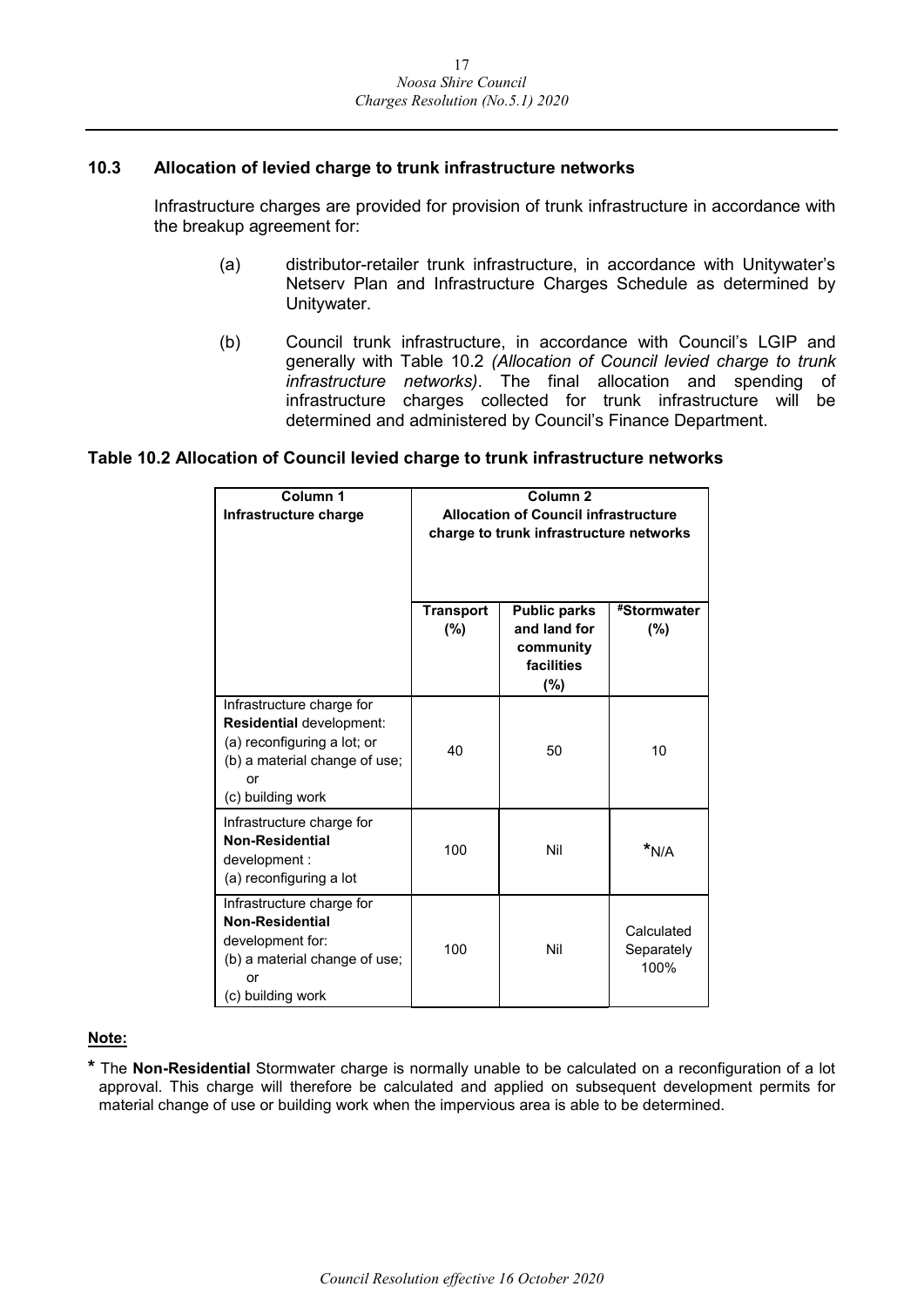#### **10.4 Schedule of Council Adopted Infrastructure Charges (under breakup agreement)**

Table 10.3 (Schedule of Council adopted charges) states the development use/s, the planning regulation prescribed amount/s and the adopted Council charge at the base date of 28 August 2020 for the 2020-2021 Financial Year applying to Council networks in accordance with the "charges breakup" agreement.

#### **Table 10.3 Schedule of Council adopted charges**

<span id="page-17-0"></span>

| <b>The Noosa Plan 2006</b><br>(Superseded planning scheme)      | <b>Planning Regulation 2017 &amp;</b><br>The Noosa Plan 2020                               |                                                                                                 | Current at: 28 August 2020 for the 2020-2021 Financial Year |                                                                |                                 |                                                  |                          |          |
|-----------------------------------------------------------------|--------------------------------------------------------------------------------------------|-------------------------------------------------------------------------------------------------|-------------------------------------------------------------|----------------------------------------------------------------|---------------------------------|--------------------------------------------------|--------------------------|----------|
| Column 1a                                                       | Column 1b                                                                                  | Column <sub>2</sub>                                                                             |                                                             | <b>Column 3</b>                                                |                                 | Column 4                                         |                          |          |
| <b>Use</b>                                                      | Use                                                                                        | <b>PLANNING REGULATION 2017</b><br><b>SCHEDULE 16 Prescribed amount</b>                         |                                                             | <b>COUNCIL</b><br><b>APPORTIONMENT</b>                         | <b>COUNCIL</b><br><b>CHARGE</b> | <b>COUNCIL INCLUDED REDUCTIONS</b>               |                          |          |
|                                                                 |                                                                                            | (As inserted by the Planning Legislation (Fees and Other<br>Amounts) Amendment Regulation 2020) |                                                             | (per Charges breakup agreement of<br><b>Prescribed amount)</b> |                                 | <b>Basis</b>                                     | <b>Amount</b><br>reduced | %        |
| Reconfiguration of a lot                                        | Reconfiguration of a lot                                                                   | for each Residential lot<br>(equivalent to 3 or more bedroom dwelling)                          | \$30,226.70                                                 | 60%                                                            | \$18,136.02                     |                                                  |                          |          |
|                                                                 |                                                                                            | for each Non-residential lot<br>(equivalent to 3 or more bedroom dwelling)                      | \$30,226.70                                                 | 60%                                                            | \$18,136.02                     |                                                  |                          |          |
|                                                                 | <b>Residential uses</b>                                                                    |                                                                                                 |                                                             |                                                                |                                 |                                                  |                          |          |
| • Detached house                                                |                                                                                            | for each dwelling with 3 or more bedrooms                                                       | \$30,226.70                                                 | 60%                                                            | \$18,136.02                     |                                                  |                          |          |
| • Ancillary dwelling unit<br>Multiple housing                   | 1 Dwelling house<br>2 Dual occupancy<br>3 Caretaker's accommodation<br>4 Multiple dwelling | for each dwelling with 2 or less bedrooms                                                       | \$21,590.50                                                 |                                                                | \$12,954.30                     |                                                  |                          |          |
| • Type 2 Duplex<br>• Type 4 Conventional                        |                                                                                            |                                                                                                 |                                                             | 60%                                                            | \$8,818.84                      | if 1 or less bedroom<br>(lower demand)           | $-54,135.46$             | $-31.9%$ |
|                                                                 |                                                                                            |                                                                                                 |                                                             |                                                                | \$6,437.96                      | if Secondary dwelling to<br>house (lower demand) | $-56,516.34$             | $-50.3%$ |
|                                                                 | <b>Accommodation (short-term)</b>                                                          |                                                                                                 |                                                             |                                                                |                                 |                                                  |                          |          |
|                                                                 |                                                                                            | for each group of 3 tent or caravan sites                                                       | \$15,113.30                                                 | 60%                                                            | \$9,067.98                      |                                                  |                          |          |
| Visitor accommodation                                           |                                                                                            | for each group of 2 tent or caravan sites or<br>less                                            | \$10,795.20                                                 | 60%                                                            | \$6,477.12                      |                                                  |                          |          |
| • Type 1 Home hosted<br>• Type 2 Caravan park<br>• Type 3 Rural | 1 Tourist park<br>2 Hotel<br>3 Short-term accommodation                                    | for each cabin or suite with 3 or more<br>bedrooms                                              | \$15,113.30                                                 | 60%                                                            | \$9,067.98                      |                                                  |                          |          |
| • Type 4 Conventional                                           | 4 Resort complex                                                                           | for each cabin or suite with 2 or less bedrooms                                                 | \$10,795.20                                                 | 60%                                                            | \$6,477.12                      |                                                  |                          |          |
|                                                                 |                                                                                            | for each bedroom that is not part of a suite                                                    | \$10,795.20                                                 | 60%                                                            | \$6,477.12                      |                                                  |                          |          |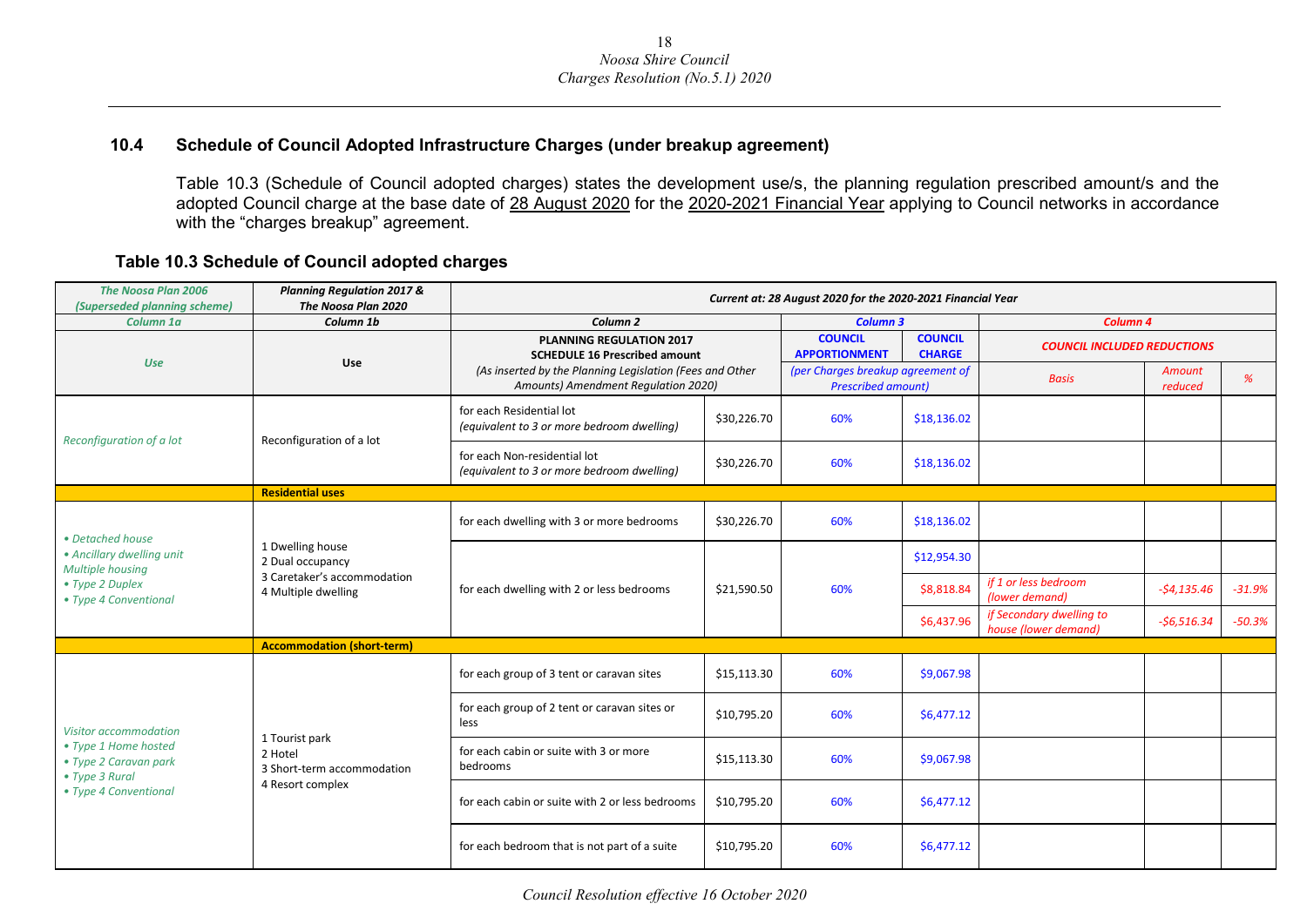| <b>The Noosa Plan 2006</b><br>(Superseded planning scheme)                            | <b>Planning Regulation 2017 &amp;</b><br>The Noosa Plan 2020                  | Current at: 28 August 2020 for the 2020-2021 Financial Year                                     |             |                                                                |                                 |                                                          |                   |          |
|---------------------------------------------------------------------------------------|-------------------------------------------------------------------------------|-------------------------------------------------------------------------------------------------|-------------|----------------------------------------------------------------|---------------------------------|----------------------------------------------------------|-------------------|----------|
| Column 1a                                                                             | Column 1b                                                                     | Column <sub>2</sub>                                                                             |             | <b>Column 3</b>                                                |                                 | Column <sub>4</sub>                                      |                   |          |
|                                                                                       |                                                                               | <b>PLANNING REGULATION 2017</b><br><b>SCHEDULE 16 Prescribed amount</b>                         |             | <b>COUNCIL</b><br><b>APPORTIONMENT</b>                         | <b>COUNCIL</b><br><b>CHARGE</b> | <b>COUNCIL INCLUDED REDUCTIONS</b>                       |                   |          |
| <b>Use</b>                                                                            | <b>Use</b>                                                                    | (As inserted by the Planning Legislation (Fees and Other<br>Amounts) Amendment Regulation 2020) |             | (per Charges breakup agreement of<br><b>Prescribed amount)</b> |                                 | <b>Basis</b>                                             | Amount<br>reduced | %        |
|                                                                                       | <b>Accommodation (long-term)</b>                                              |                                                                                                 |             |                                                                |                                 |                                                          |                   |          |
|                                                                                       |                                                                               | for each relocatable dwelling site or suite                                                     | \$30,226.70 | 60%                                                            | \$18,136.02                     |                                                          |                   |          |
|                                                                                       |                                                                               | for 3 or more bedrooms                                                                          |             |                                                                | \$13,864.93                     | <b>If Retirement</b><br>(lower demand)                   | $-54,271.09$      | $-23.6%$ |
|                                                                                       |                                                                               | for each relocatable dwelling site or suite<br>for 2 or less bedrooms                           |             |                                                                | \$12,954.30                     |                                                          |                   |          |
| • Community Residence<br><b>Multiple housing</b>                                      | 1 Relocatable home park<br>2 Community residence                              |                                                                                                 | \$21,590.50 | 60%                                                            | \$9,903.68                      | if Retirement 2 bedrooms<br>(lower demand)               | $-53,050.62$      | $-23.5%$ |
| • Type 3 Retirement and special<br>needs (retirement village)<br>• Type 5 Relocatable | 3 Retirement facility<br>4 Rooming accommodation                              |                                                                                                 |             |                                                                | \$8,818.84                      | if 1 or less bedroom<br>(lower demand)                   | $-54,135.46$      | $-31.9%$ |
|                                                                                       |                                                                               |                                                                                                 |             |                                                                | \$6,437.96                      | if Retirement 1 or less<br>bedroom (lower demand)        | $-56,516.34$      | $-50.3%$ |
|                                                                                       |                                                                               | for each bedroom that is not part of a suite                                                    | \$21,590.50 | 60%                                                            | \$8,818.84                      | as for 1 or less bedroom<br>(lower demand)               | -\$4,135.46       | $-31.9%$ |
|                                                                                       |                                                                               |                                                                                                 |             |                                                                | \$6,437.96                      | If Retirement as for 1 or less<br>bedroom (lower demand) | $-56,516.34$      | $-50.3%$ |
|                                                                                       | <b>Places of assembly</b>                                                     |                                                                                                 |             |                                                                |                                 |                                                          |                   |          |
| Wellbeing<br>• Type 2 Social (arts and crafts,<br>community meeting hall CWA etc)     | 1 Club<br>2 Community use<br>3 Function facility                              | for each square metre of gross floor area                                                       | \$75.60     | 60%                                                            | \$45.36                         |                                                          |                   |          |
| • Type 3 Worship<br>• Type 4 Funeral                                                  | 4 Funeral parlour<br>5 Place of worship                                       | for each square metre impervious to<br>stormwater                                               | \$10.80     | 100%                                                           | \$10.80                         |                                                          |                   |          |
|                                                                                       | <b>Commercial (bulk goods)</b>                                                |                                                                                                 |             |                                                                |                                 |                                                          |                   |          |
| <b>Retail business</b><br>• Type 3 Landscape and rural<br>• Type 4 Showroom           | 1 Agricultural supplies store<br>2 Bulk landscape supplies<br>3 Garden centre | for each square metre of gross floor area                                                       | \$151.15    | 85%                                                            | \$128.47                        |                                                          |                   |          |
| · Type 5 Vehicle uses a) Standard<br>• Type 6 Hardware Store<br>• Type 7 Garden       | 4 Hardware and trade supplies<br>5 Outdoor sales<br>6 Showroom                | for each square metre impervious to<br>stormwater                                               | \$10.80     | 100%                                                           | \$10.80                         |                                                          |                   |          |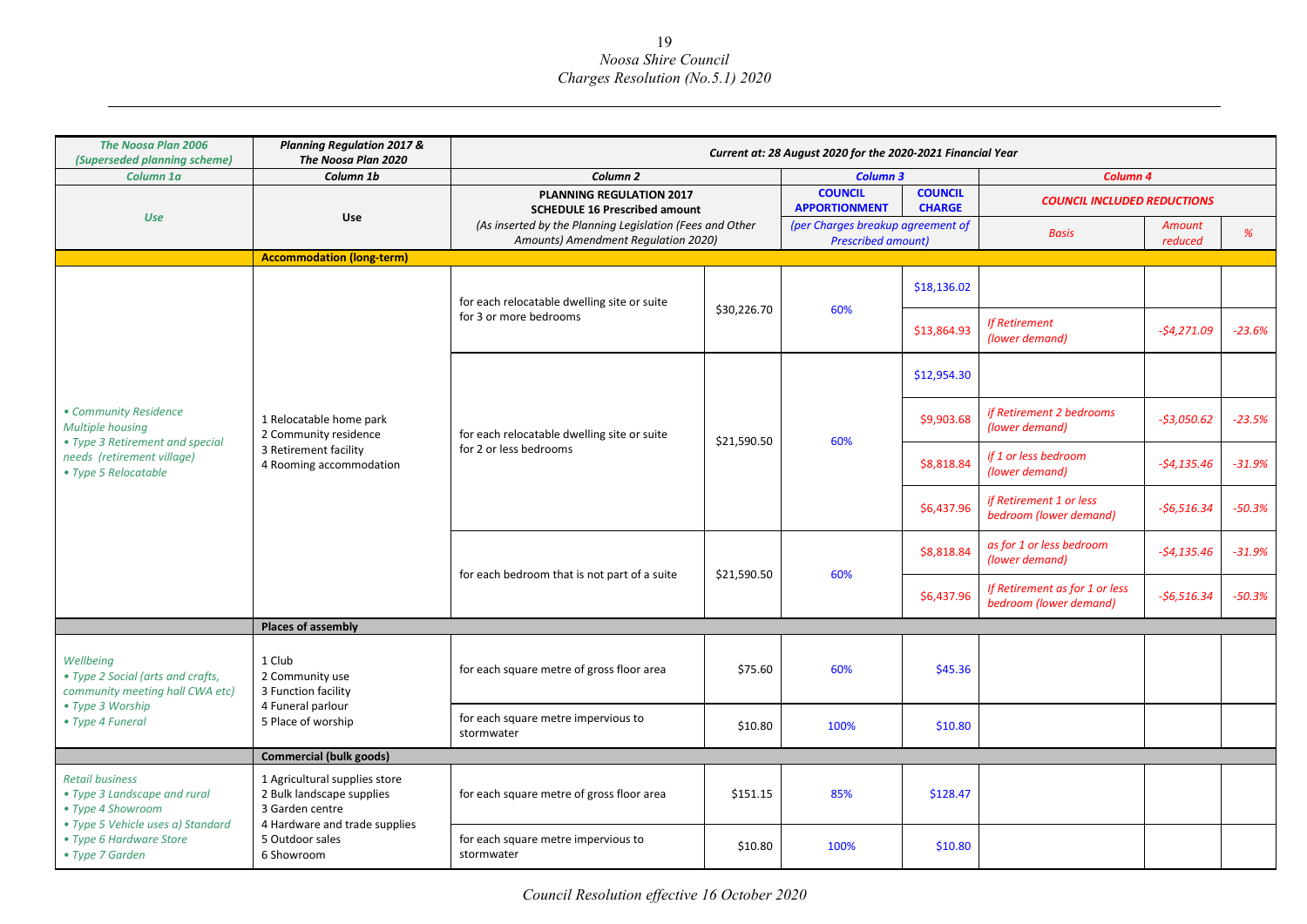| <b>The Noosa Plan 2006</b><br>(Superseded planning scheme)                                            | <b>Planning Regulation 2017 &amp;</b><br>The Noosa Plan 2020                        | Current at: 28 August 2020 for the 2020-2021 Financial Year                                     |          |                                                                |                                                                       |                         |                   |          |
|-------------------------------------------------------------------------------------------------------|-------------------------------------------------------------------------------------|-------------------------------------------------------------------------------------------------|----------|----------------------------------------------------------------|-----------------------------------------------------------------------|-------------------------|-------------------|----------|
| Column 1a                                                                                             | Column 1b                                                                           | Column <sub>2</sub>                                                                             |          | <b>Column 3</b>                                                |                                                                       | Column <sub>4</sub>     |                   |          |
| <b>Use</b>                                                                                            | <b>Use</b>                                                                          | <b>PLANNING REGULATION 2017</b><br><b>SCHEDULE 16 Prescribed amount</b>                         |          | <b>COUNCIL</b><br><b>APPORTIONMENT</b>                         | <b>COUNCIL</b><br><b>COUNCIL INCLUDED REDUCTIONS</b><br><b>CHARGE</b> |                         |                   |          |
|                                                                                                       |                                                                                     | (As inserted by the Planning Legislation (Fees and Other<br>Amounts) Amendment Regulation 2020) |          | (per Charges breakup agreement of<br><b>Prescribed amount)</b> |                                                                       | <b>Basis</b>            | Amount<br>reduced | %        |
|                                                                                                       | <b>Commercial (retail)</b>                                                          |                                                                                                 |          |                                                                |                                                                       |                         |                   |          |
| <b>Retail business</b><br>• Type 1 Local<br>• Type 2 Shop & salon<br>• Type 5 Vehicle uses b) Service | 1 Adult store<br>2 Food and drink outlet<br>3 Service industry<br>4 Service station | for each square metre of gross floor area                                                       | \$194.30 | 85%                                                            | \$165.15                                                              |                         |                   |          |
| <b>Station</b><br><b>Entertainment and dining business</b><br>• Type 1 Food & beverages               | 5 Shop<br>6 Shopping centre                                                         | for each square metre impervious to<br>stormwater                                               | \$10.80  | 100%                                                           | \$10.80                                                               |                         |                   |          |
|                                                                                                       | <b>Commercial (office)</b>                                                          |                                                                                                 |          |                                                                |                                                                       |                         |                   |          |
| <b>Commercial business</b><br>• Type 1 Office                                                         | 1 Office                                                                            | for each square metre of gross floor area                                                       | \$151.15 | 85%                                                            | \$128.47                                                              |                         |                   |          |
|                                                                                                       | 2 Sales office                                                                      | for each square metre impervious to<br>stormwater                                               | \$10.80  | 100%                                                           | \$10.80                                                               |                         |                   |          |
|                                                                                                       | <b>Educational facility</b>                                                         |                                                                                                 |          |                                                                |                                                                       |                         |                   |          |
| Education<br>• Type 1 Childcare<br>• Type 2 School                                                    | 1 Childcare centre<br>2 Community care centre                                       | for each square metre of gross floor area                                                       | \$151.15 | 60%                                                            | \$90.69                                                               |                         |                   |          |
| • Type 3 Adult<br>• Type 4 Information                                                                | 3 Educational establishment                                                         | for each square metre impervious to<br>stormwater                                               | \$10.80  | 100%                                                           | \$10.80                                                               |                         |                   |          |
|                                                                                                       | <b>Entertainment</b>                                                                |                                                                                                 |          |                                                                |                                                                       |                         |                   |          |
| <b>Entertainment and dining business</b><br>• Type 3 Bar                                              | 1 Hotel<br>2 Nightclub entertainment facility<br>3 Theatre                          | for each square metre of gross floor area,<br>other than areas for providing<br>accommodation   | \$215.90 | 85%                                                            | \$183.51                                                              |                         |                   |          |
|                                                                                                       | 4 Resort complex                                                                    | for each square metre impervious to<br>stormwater                                               | \$10.80  | 100%                                                           | \$10.80                                                               |                         |                   |          |
|                                                                                                       | Indoor sport and recreation                                                         |                                                                                                 |          |                                                                |                                                                       |                         |                   |          |
| <b>Entertainment and dining business</b>                                                              |                                                                                     | for each square metre of gross floor area,<br>other than court areas                            | \$215.90 | 60%                                                            | \$81.13                                                               | Lower demand considered | $-548.41$         | $-37.4%$ |
| • Type 2 Recreation, amusement<br>and fitness<br>Open space                                           | 1 Indoor sport and recreation                                                       | for each square metre of gross floor area that<br>is a court area                               | \$21.55  | 60%                                                            | \$12.93                                                               |                         |                   |          |
| • Type 1 Sport and recreation                                                                         |                                                                                     | for each square metre impervious to<br>stormwater                                               | \$10.80  | 100%                                                           | \$10.80                                                               |                         |                   |          |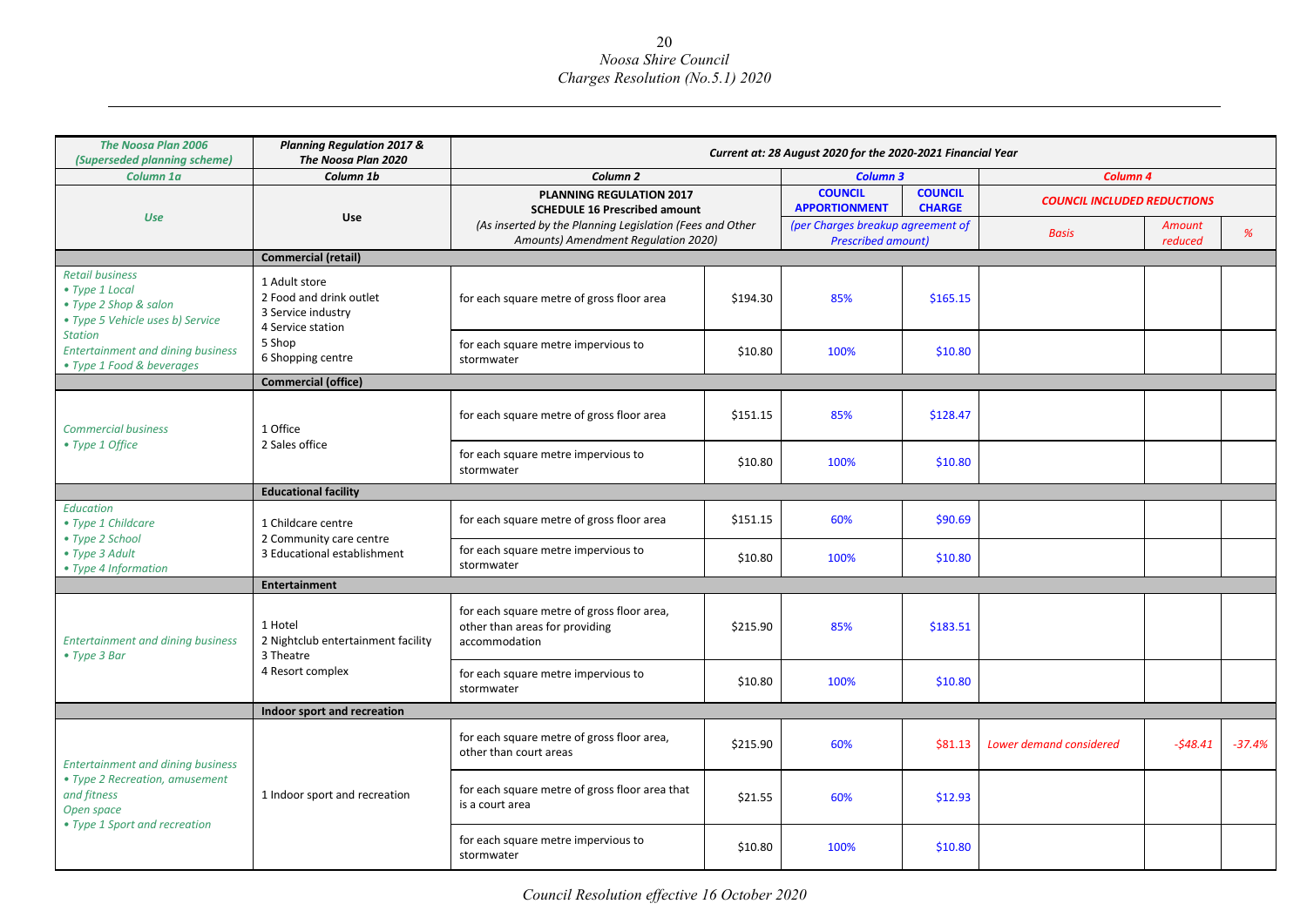| <b>The Noosa Plan 2006</b><br>(Superseded planning scheme)                                                                                                                                                                                                         | <b>Planning Regulation 2017 &amp;</b><br>The Noosa Plan 2020                                                                                                              | Current at: 28 August 2020 for the 2020-2021 Financial Year                                     |         |                                                                |                                 |                                    |                   |   |
|--------------------------------------------------------------------------------------------------------------------------------------------------------------------------------------------------------------------------------------------------------------------|---------------------------------------------------------------------------------------------------------------------------------------------------------------------------|-------------------------------------------------------------------------------------------------|---------|----------------------------------------------------------------|---------------------------------|------------------------------------|-------------------|---|
| Column 1a                                                                                                                                                                                                                                                          | Column 1b                                                                                                                                                                 | Column <sub>2</sub>                                                                             |         | <b>Column 3</b>                                                |                                 | Column 4                           |                   |   |
|                                                                                                                                                                                                                                                                    |                                                                                                                                                                           | <b>PLANNING REGULATION 2017</b><br><b>SCHEDULE 16 Prescribed amount</b>                         |         | <b>COUNCIL</b><br><b>APPORTIONMENT</b>                         | <b>COUNCIL</b><br><b>CHARGE</b> | <b>COUNCIL INCLUDED REDUCTIONS</b> |                   |   |
| Use                                                                                                                                                                                                                                                                | Use                                                                                                                                                                       | (As inserted by the Planning Legislation (Fees and Other<br>Amounts) Amendment Regulation 2020) |         | (per Charges breakup agreement of<br><b>Prescribed amount)</b> |                                 | <b>Basis</b>                       | Amount<br>reduced | % |
|                                                                                                                                                                                                                                                                    | High impact industry or special industry                                                                                                                                  |                                                                                                 |         |                                                                |                                 |                                    |                   |   |
| <b>Industrial business</b><br>• Type 3 Extractive                                                                                                                                                                                                                  | 1 High impact industry<br>2 Special industry                                                                                                                              | for each square metre of gross floor area                                                       | \$75.60 | 64%                                                            | \$48.38                         |                                    |                   |   |
|                                                                                                                                                                                                                                                                    |                                                                                                                                                                           | for each square metre impervious to<br>stormwater                                               | \$10.80 | 100%                                                           | \$10.80                         |                                    |                   |   |
|                                                                                                                                                                                                                                                                    | Other industry                                                                                                                                                            |                                                                                                 |         |                                                                |                                 |                                    |                   |   |
| <b>Industrial business</b><br>• Type 1 Warehouse<br>• Type 2 Production, alteration,<br>repackaging and repairing<br>Service & utility<br>• Type 2 Installation<br>• Type 4 Treatment, recycling &<br>disposal;<br><b>Transport</b><br>• Type 1 Passenger terminal | 1 Low impact industry<br>2 Medium impact industry<br>3 Research and technology industry<br>4 Rural industry<br>5 Warehouse<br>6 Marine industry                           | for each square metre of gross floor area                                                       | \$54.00 | 64%                                                            | \$34.56                         |                                    |                   |   |
| • Type 2 Carpark<br>• Type 3 Depot<br>• Type 4 Aeronautical                                                                                                                                                                                                        |                                                                                                                                                                           | for each square metre impervious to<br>stormwater                                               | \$10.80 | 100%                                                           | \$10.80                         |                                    |                   |   |
|                                                                                                                                                                                                                                                                    | <b>High impact rural</b>                                                                                                                                                  |                                                                                                 |         |                                                                |                                 |                                    |                   |   |
| Cultivation<br>• Type 2 Intensive<br>Animal husbandry<br>• Type 1 Traditional                                                                                                                                                                                      | 1 Cultivating, in a confined area,<br>aquatic<br>animals or plants for sale<br>2 Intensive animal industry<br>3 Intensive horticulture<br>4 Wholesale nursery<br>5 Winery | for each square metre of gross floor area                                                       | \$21.55 | 60%                                                            | \$12.93                         |                                    |                   |   |
|                                                                                                                                                                                                                                                                    | Low impact rural                                                                                                                                                          |                                                                                                 |         |                                                                |                                 |                                    |                   |   |
| Cultivation<br>• Type 1 Traditional<br>Animal husbandry<br>• Type 1 Traditional<br>Forestry<br>• Type 1 Native<br>• Type 2 Plantation                                                                                                                              | 1 Animal husbandry<br>2 Cropping<br>3 Permanent plantation<br>4 Wind farm                                                                                                 | Nil                                                                                             | \$0.00  | 60%                                                            | \$0.00                          |                                    |                   |   |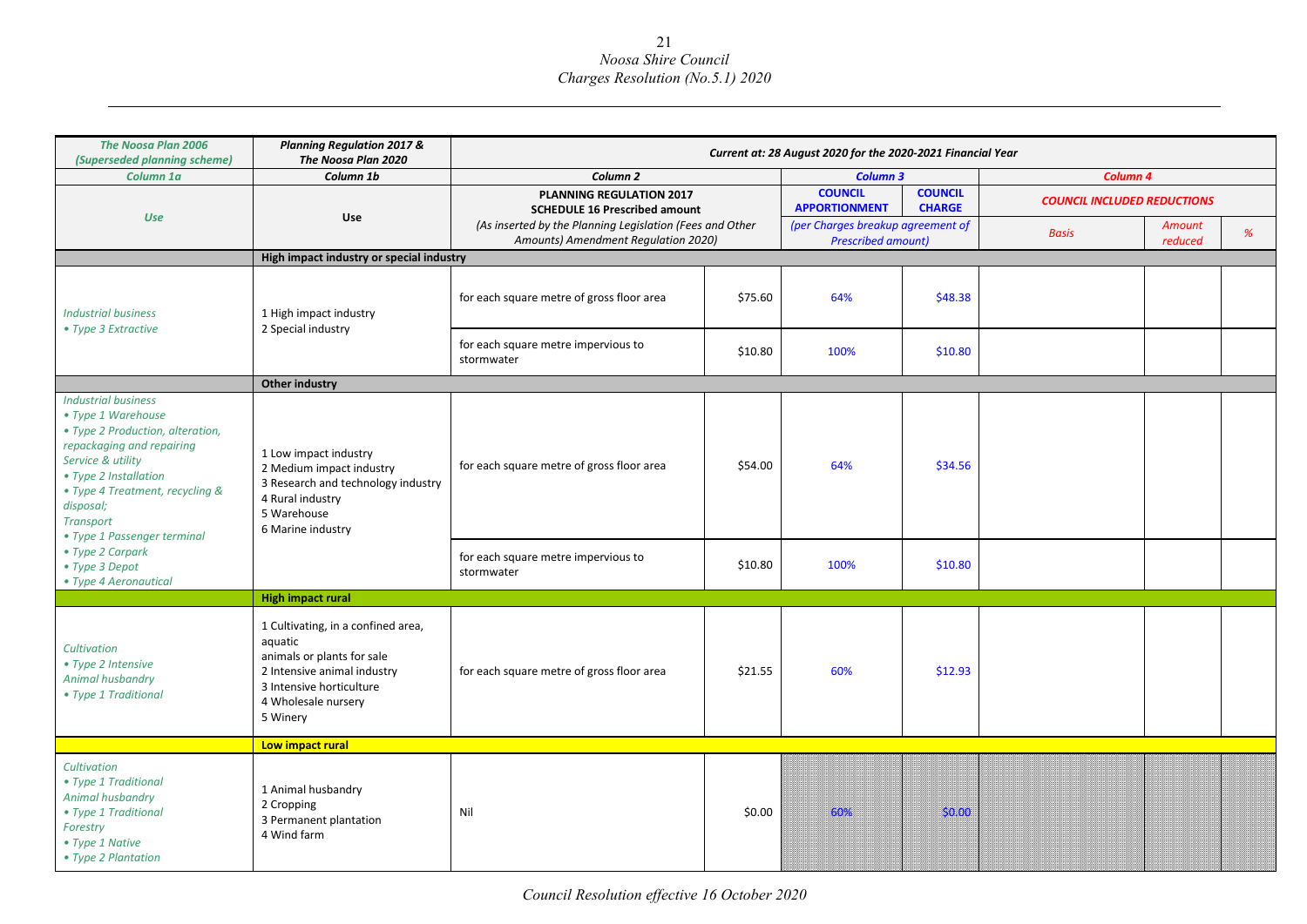| <b>The Noosa Plan 2006</b><br>(Superseded planning scheme)                                                                                                                                   | <b>Planning Regulation 2017 &amp;</b><br>The Noosa Plan 2020                                                                                                                                  |                                                                                                 |          | Current at: 28 August 2020 for the 2020-2021 Financial Year               |         |                                                                  |                          |          |
|----------------------------------------------------------------------------------------------------------------------------------------------------------------------------------------------|-----------------------------------------------------------------------------------------------------------------------------------------------------------------------------------------------|-------------------------------------------------------------------------------------------------|----------|---------------------------------------------------------------------------|---------|------------------------------------------------------------------|--------------------------|----------|
| Column 1a                                                                                                                                                                                    | Column 1b                                                                                                                                                                                     | Column <sub>2</sub>                                                                             |          | <b>Column 3</b>                                                           |         | Column 4                                                         |                          |          |
|                                                                                                                                                                                              |                                                                                                                                                                                               | PLANNING REGULATION 2017<br><b>SCHEDULE 16 Prescribed amount</b>                                |          | <b>COUNCIL</b><br><b>COUNCIL</b><br><b>CHARGE</b><br><b>APPORTIONMENT</b> |         | <b>COUNCIL INCLUDED REDUCTIONS</b>                               |                          |          |
| Use                                                                                                                                                                                          | Use                                                                                                                                                                                           | (As inserted by the Planning Legislation (Fees and Other<br>Amounts) Amendment Regulation 2020) |          | (per Charges breakup agreement of<br><b>Prescribed amount)</b>            |         | <b>Basis</b>                                                     | <b>Amount</b><br>reduced | %        |
|                                                                                                                                                                                              | <b>Essential services</b>                                                                                                                                                                     |                                                                                                 |          |                                                                           |         |                                                                  |                          |          |
| <b>Commercial business</b><br>• Type 2 Medical<br>• Type 3 Veterinary<br><b>Multiple housing</b>                                                                                             | 1 Correctional facility                                                                                                                                                                       |                                                                                                 | \$151.15 | 60%                                                                       | \$90.69 |                                                                  |                          |          |
| • Type 3 Retirement and special<br>needs<br>(aged care facility)<br><b>Emergency service</b><br>• Type 1 Station<br>• Type 2 Shed<br>Wellbeing<br>• Type 1 Health (hospital, hospice<br>etc) | 2 Emergency services<br>3 Health care service<br>4 Hospital<br>5 Residential care facility<br>6 Veterinary service                                                                            | for each square metre of gross floor area                                                       |          |                                                                           | \$67.43 | If Residential care (aged or<br>special needs)<br>(lower demand) | $-523.26$                | $-25.7%$ |
|                                                                                                                                                                                              |                                                                                                                                                                                               | for each square metre impervious to<br>stormwater                                               | \$10.80  | 100%                                                                      | \$10.80 |                                                                  |                          |          |
|                                                                                                                                                                                              | <b>Minor uses</b>                                                                                                                                                                             |                                                                                                 |          |                                                                           |         |                                                                  |                          |          |
| Home-based business<br>• Type 1 Limited visibility<br>• Type 2 Evident<br>• Type 3 Significant scale<br>Service & utility<br>• Type 3 Tower                                                  | 1 Advertising device<br>2 Cemetery<br>3 Home-based business<br>4 Landing<br>5 Market<br>6 Outdoor lighting<br>7 Park<br>8 Roadside stall<br>9 Telecommunications facility<br>10 Temporary use | Nil                                                                                             | \$0.00   | 60%                                                                       | \$0.00  |                                                                  |                          |          |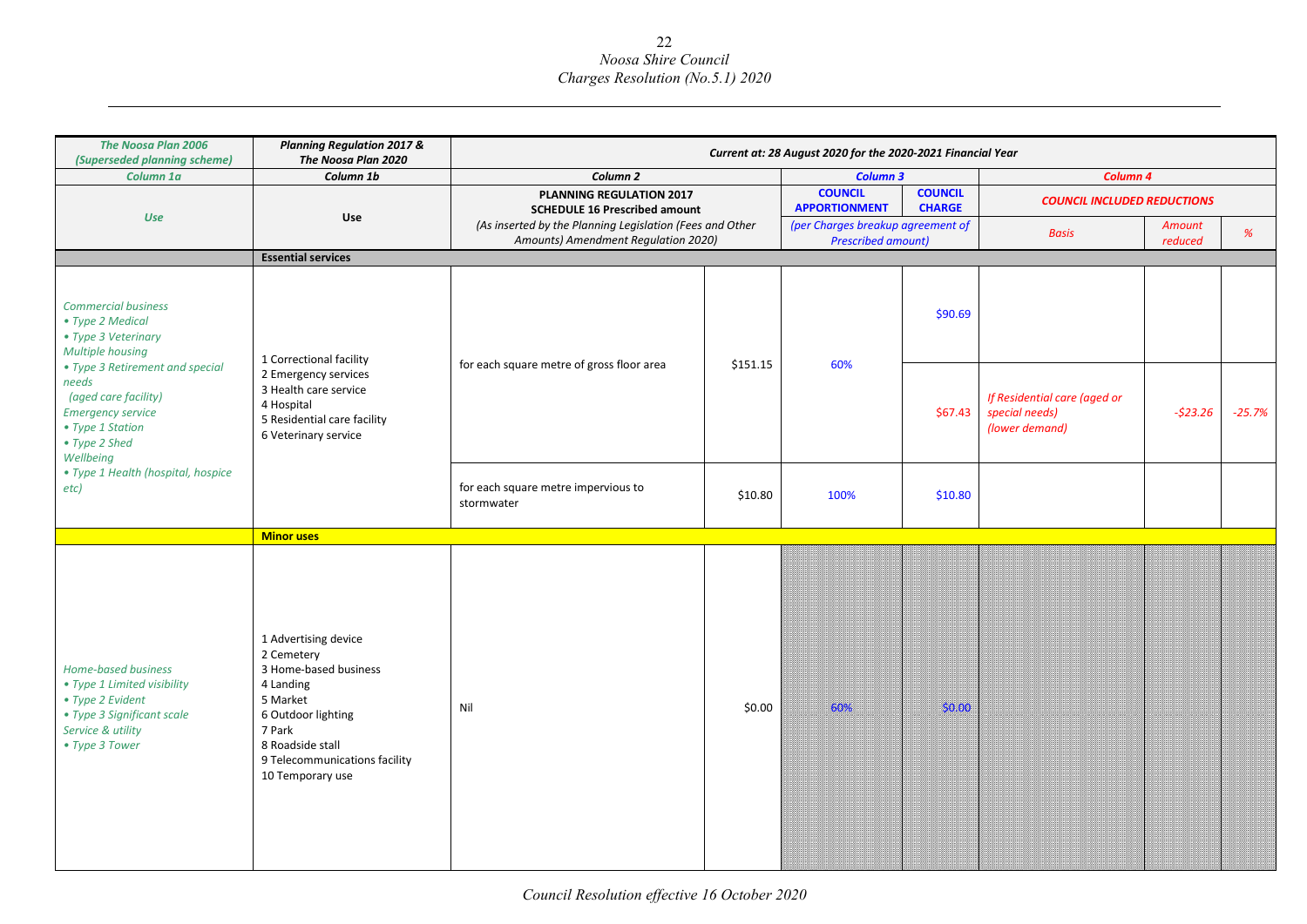| <b>The Noosa Plan 2006</b><br>(Superseded planning scheme) | <b>Planning Regulation 2017 &amp;</b><br>The Noosa Plan 2020                                                                                                                                                                                                                                                                                                                                                           | Current at: 28 August 2020 for the 2020-2021 Financial Year                                                                                                                   |                                                                                                                                                                                                                                                                                                                                                                                                                                                                                                                                |                                                                                                                                                                                                                                                                                                                                                                  |  |  |
|------------------------------------------------------------|------------------------------------------------------------------------------------------------------------------------------------------------------------------------------------------------------------------------------------------------------------------------------------------------------------------------------------------------------------------------------------------------------------------------|-------------------------------------------------------------------------------------------------------------------------------------------------------------------------------|--------------------------------------------------------------------------------------------------------------------------------------------------------------------------------------------------------------------------------------------------------------------------------------------------------------------------------------------------------------------------------------------------------------------------------------------------------------------------------------------------------------------------------|------------------------------------------------------------------------------------------------------------------------------------------------------------------------------------------------------------------------------------------------------------------------------------------------------------------------------------------------------------------|--|--|
| Column 1a                                                  | Column 1b                                                                                                                                                                                                                                                                                                                                                                                                              | Column <sub>2</sub>                                                                                                                                                           | Column 3                                                                                                                                                                                                                                                                                                                                                                                                                                                                                                                       | Column <sub>4</sub>                                                                                                                                                                                                                                                                                                                                              |  |  |
|                                                            |                                                                                                                                                                                                                                                                                                                                                                                                                        | <b>PLANNING REGULATION 2017</b><br><b>SCHEDULE 16 Prescribed amount</b>                                                                                                       | <b>COUNCIL</b><br><b>COUNCIL</b><br><b>APPORTIONMENT</b><br><b>CHARGE</b>                                                                                                                                                                                                                                                                                                                                                                                                                                                      | <b>COUNCIL INCLUDED REDUCTIONS</b>                                                                                                                                                                                                                                                                                                                               |  |  |
| <b>Use</b>                                                 | <b>Use</b>                                                                                                                                                                                                                                                                                                                                                                                                             | (As inserted by the Planning Legislation (Fees and Other<br>Amounts) Amendment Regulation 2020)                                                                               | (per Charges breakup agreement of<br><b>Prescribed amount)</b>                                                                                                                                                                                                                                                                                                                                                                                                                                                                 | Amount<br><b>Basis</b><br>reduced                                                                                                                                                                                                                                                                                                                                |  |  |
|                                                            | Other uses                                                                                                                                                                                                                                                                                                                                                                                                             |                                                                                                                                                                               |                                                                                                                                                                                                                                                                                                                                                                                                                                                                                                                                |                                                                                                                                                                                                                                                                                                                                                                  |  |  |
|                                                            | 1 Air service<br>2 Animal keeping<br>3 Car park<br>4 Crematorium<br>5 Extractive industry<br>6 Major sport, recreation and<br>entertainment facility<br>7 Motor sport facility<br>8 Non-resident workforce<br>accommodation<br>9 Outdoor sport and recreation<br>10 Port service<br>11 Tourist attraction<br>12 Utility installation<br>13 Any other use not listed in<br>column 1, including a use that is<br>unknown | The prescribed amount for another similar use listed in<br>column 1 (other than in this row) that the local government<br>or distributor-retailer decides to apply to the use | 1 Air service = Low-Medium impact industry<br>3 Car park = Low impact industry<br>4 Crematorium = Funeral parlour<br>5 Extractive industry = High impact industry<br>7 Motor sport facility = Indoor sport and recreation<br>8 Non-resident workforce accommodation = Short-term accommodation<br>9 Outdoor sport and recreation = Indoor sport and recreation<br>10 Port service = Marine industry<br>11 Tourist attraction = Resort complex<br>12 Utility installation = Low impact industry<br>time of development approval | Council has decided the following to be the most similar uses and appropriate rates:<br>2 Animal keeping = Animal husbandry or Intensive animal husbandry as applicable<br>6 Major sport, recreation and entertainment facility = Indoor sport and recreation<br>13 Any other use not listed in column 1, including a use that is unknown = To be decided at the |  |  |

#### **Notes:**

(1) Development that is for provision of "trunk" infrastructure is exempt from and not subject to payment of infrastructure charges.

(2) Table 10.3 charges are specified at the base date and are subject to indexation in accordance with clause 9.5 Automatic increase provision of levied charge.

#### (3) **Network Reductions**:

a) The Stormwater component of the charge is **excluded** for development located **outside** the Coastal Area, Cooroy and Pomona PIA service catchments.

- b) The Transport component of the charge is **reduced** by:
	- **12%** for development located **outside** the PIA service catchments; and
	- **2%** for development located **inside** the Boreen Point, Cooroibah and Kin Kin PIA service catchments.
- (4) Reconfiguration of a lot for "**Non-residential**" development **excludes** the Stormwater network charge. Stormwater charges will only be calculated and applied on subsequent development permits for material change of use or building work when the impervious area is able to be determined.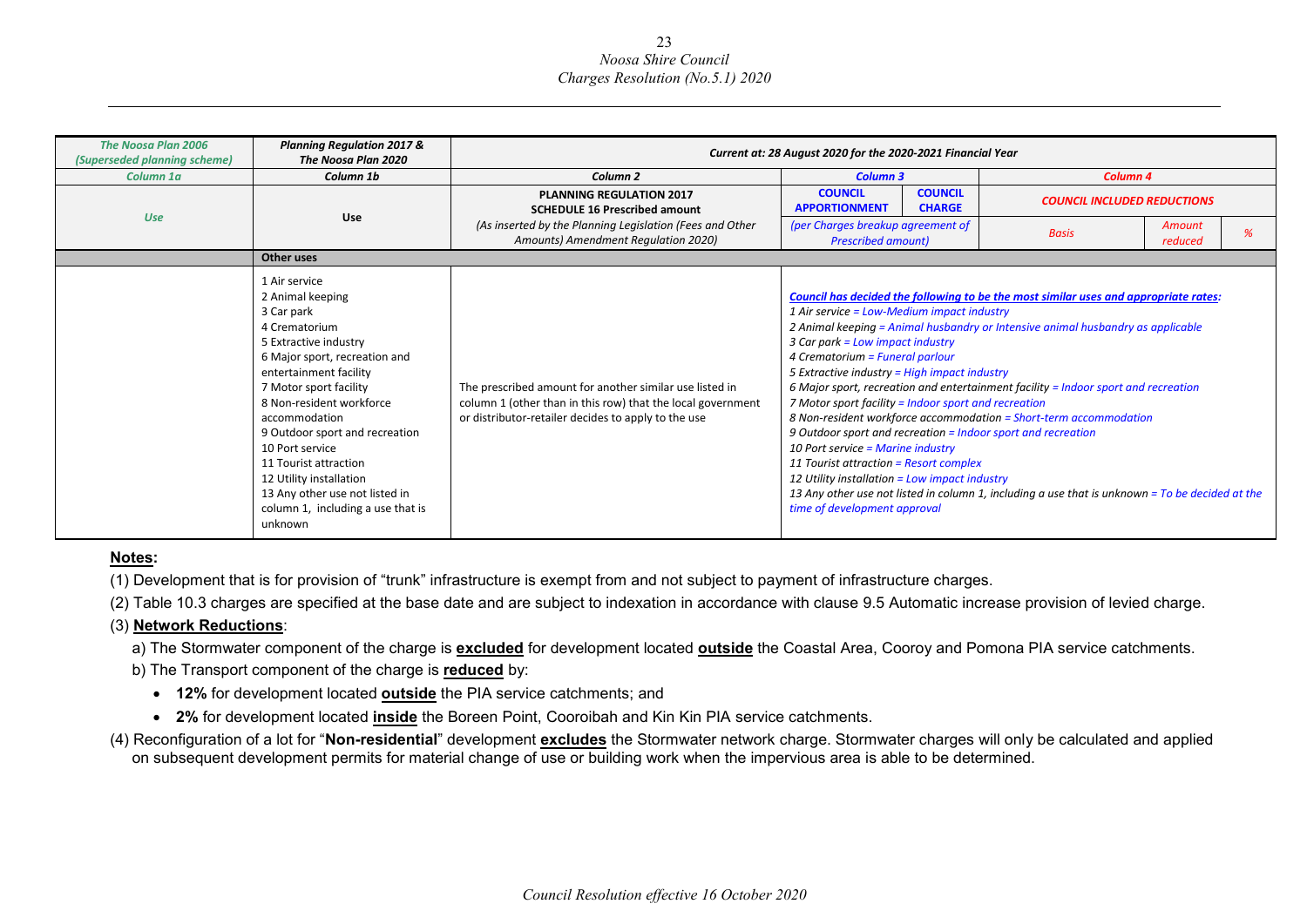## <span id="page-23-0"></span>**Part 4 Offset and refund for Council trunk infrastructure**

## <span id="page-23-1"></span>**11. Infrastructure offset**

#### <span id="page-23-2"></span>**11.1 Purpose**

Section 11 states the Council's policy for calculating the establishment cost for an infrastructure offset for provision of trunk infrastructure.

#### <span id="page-23-3"></span>**11.2 Application of section**

Section 11 applies where for a development, the Council has for a trunk infrastructure network:

- (a) requires trunk infrastructure to be provided under a necessary infrastructure condition of a development approval, that services or is planned to service premises other than the subject premises; and;
- (b) a levied infrastructure charge applies to the development.

#### <span id="page-23-4"></span>**11.3 Establishment cost for an infrastructure offset**

The establishment cost for determining offsets for provision of trunk infrastructure required in a necessary infrastructure condition shall be the establishment cost identified in the LGIP or Netserv Plan and indexed to the reference date of the issued infrastructure charges notice.

#### <span id="page-23-5"></span>**11.4 Recalculation of establishment cost for an infrastructure offset**

- (1) Where a notice is given by an applicant under s. 137 of the Planning Act requesting a recalculation of the establishment cost for the trunk infrastructure that is works, the recalculated amount shall be the pre-market estimate of the work as follows: The pre-market estimate of work for the trunk infrastructure contribution is the estimate expressed in dollars of the design and construction of the work:
	- (a) including the following:
		- (i) the cost of planning and designing the work;
		- (ii) the cost of survey and site investigation for the work;
		- (iii) a cost under a construction contract for the work;
		- (iv) a portable long service leave payment for a construction contract;
		- (v) an insurance premium for the work;
		- (vi) a Council inspection fee for the commencement and end of the maintenance period for the work;
		- (vii) the cost of an approval for the work;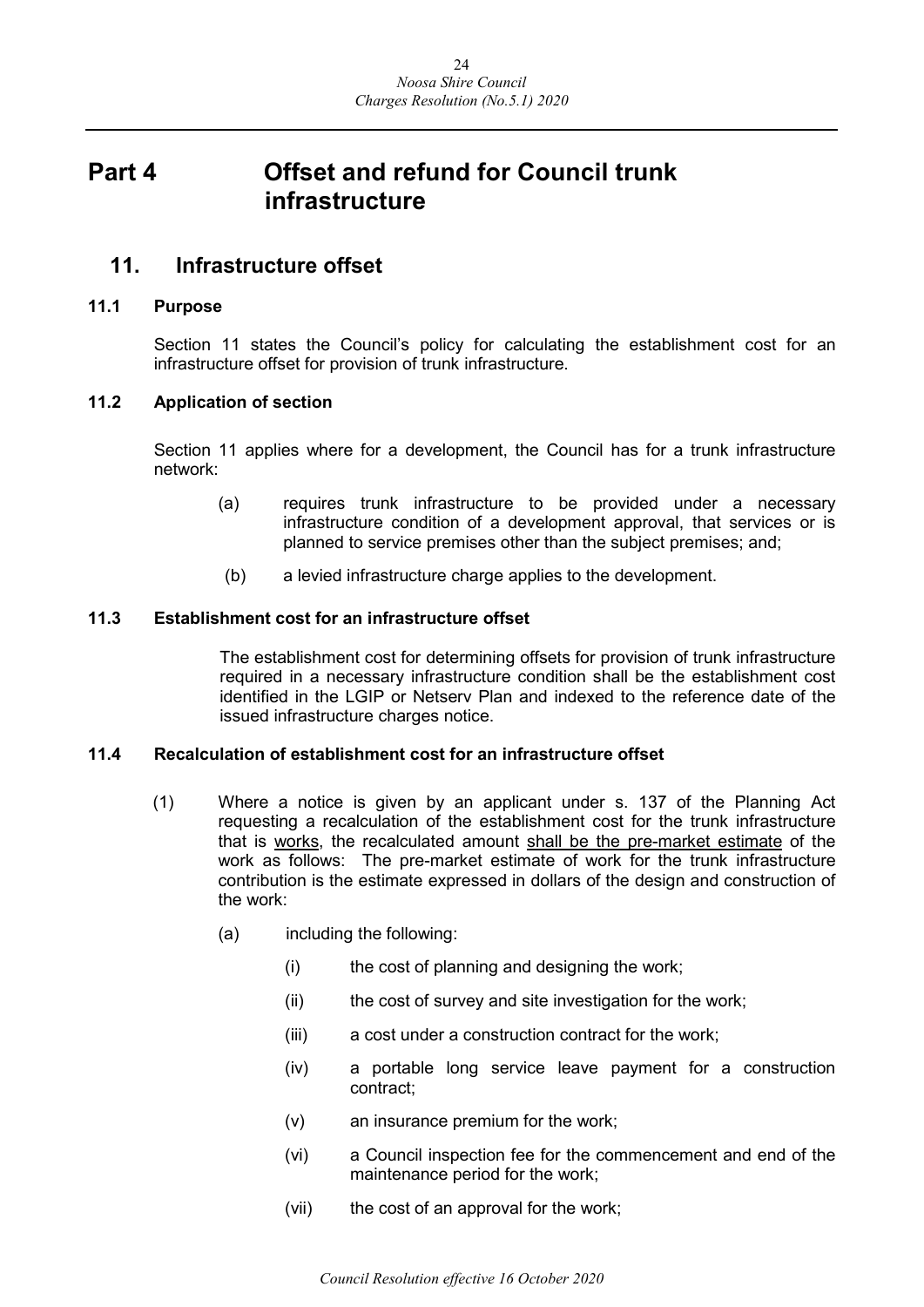- (b) excluding the following:
	- (i) a cost of carrying out temporary infrastructure;
	- (ii) a cost of carrying out other infrastructure which is not part of the trunk infrastructure contribution;
	- (iii) a cost of the decommissioning, removal and rehabilitation of infrastructure identified in paragraphs (i) and (ii);
	- (iv) a part of the trunk infrastructure contribution provided by the Council or a person other than the person seeking the infrastructure offset;
	- (v) a cost to the extent that GST is payable and an input tax credit can be claimed for the work.
- (c) The applicant:
	- (i) must undertake a tender process in accordance with the Council's Procurement Policy for any work contribution which is eligible for an Infrastructure Offset under this document;
	- (ii) must give the Council a Notice which states the claimant's calculation of the pre-market estimate, which will include, as applicable;
		- A. a copy of the tender advertisement;
		- B. a copy of each tender received;
		- C. the claimant's preferred tenderer;
		- D. the claimant's reason for the preferred tenderer;
		- E. a copy of the proposed Work Contract issued by the claimant's preferred tenderer;
		- F. detailed plans and specifications showing the extent of the Work Contribution eligible for an Infrastructure Offset;
		- G. the claimant's calculation of the cost providing a Works Contribution to which an Infrastructure Offset applies;
		- H. the total of the claimant's calculation of the Pre-Market Estimate.
	- (iii) If the Council agrees with the applicant's Pre-Market Estimate, it becomes the establishment cost of the infrastructure.
- (d) If the Council does not agree with the applicant's Pre-Market Estimate, the Council will provide its own alternative Pre-Market Estimate to the applicant. If the applicant agrees with the Council's alternative Pre-Market Estimate, it becomes the establishment cost of the infrastructure.
- (e) If agreement cannot be reached on the Pre-Market Estimate, an independent assessor is to be appointed by agreement between the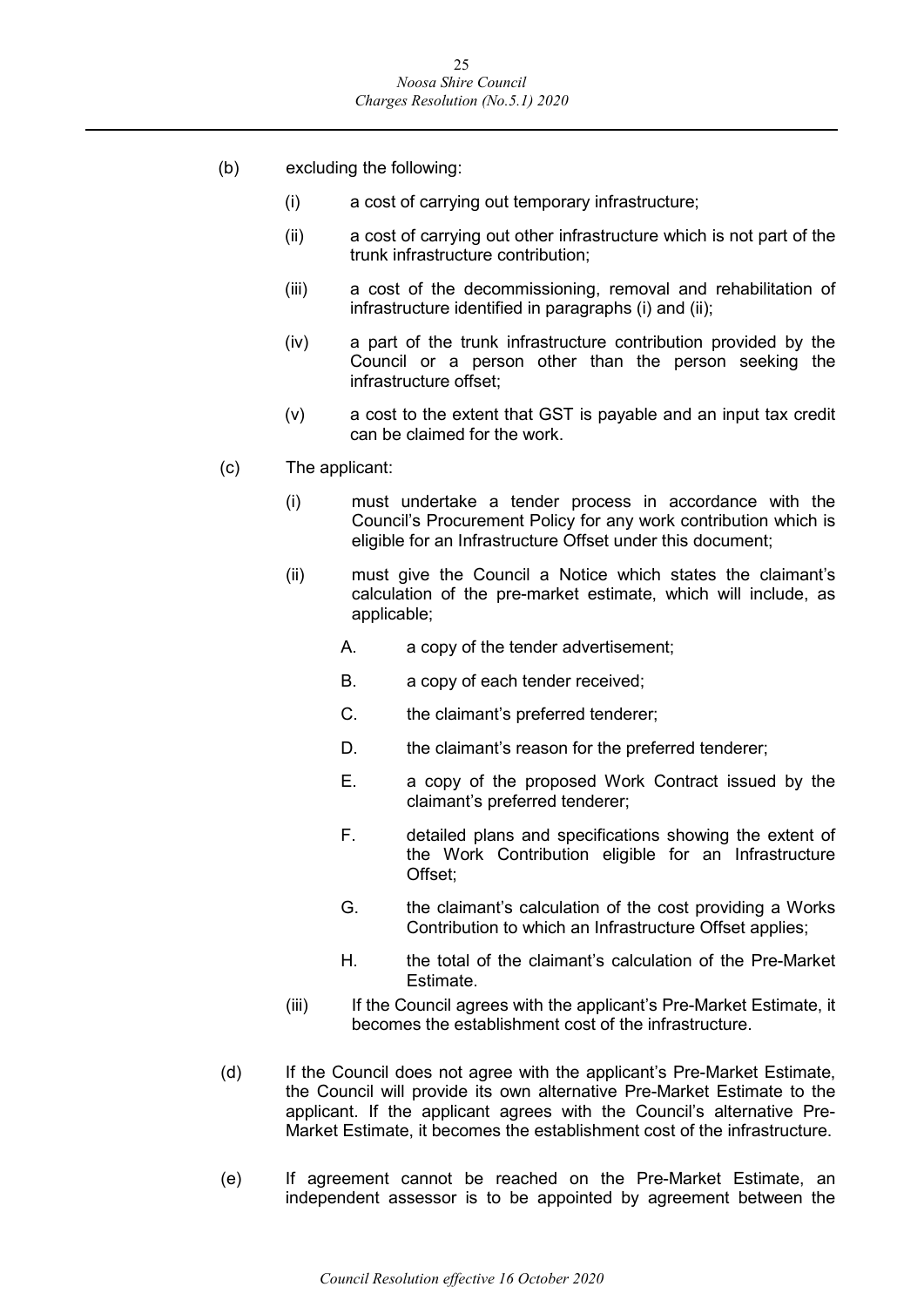Council and the applicant to determine the estimate. The cost of this independent assessment is to be equally shared between the local authority and the applicant and the amended cost estimate determined by the independent assessor becomes the establishment cost of the infrastructure.

However, if the Council and the applicant cannot reach agreement on the appointment of an independent assessor, the establishment cost of the infrastructure is determined by calculating the average of the previous two cost estimates prepared on behalf of the applicant and the Council respectively.

- (2) Where a notice is given by an applicant under s. 137 of the Planning Act requesting a recalculation of the establishment cost for the trunk infrastructure that is land, the recalculated amount shall be the value estimated for the land based on the pre-approved and pre-developed state of the land as follows:
	- a) The applicant, at their own cost, must provide to the Council a valuation of the specified land undertaken by a certified practicing valuer. If the Council accepts the valuation, the valuation is the establishment cost of the infrastructure.
	- (b) If the Council does not agree with the applicant's valuation, the Council will provide its own alternative valuation to the applicant. If the applicant agrees with the Council's alternative Pre-Market Estimate, it becomes the establishment cost of the infrastructure.
	- (c) If agreement cannot be reached on the valuation, an independent assessor is to be appointed by agreement between the Council and the applicant to determine the estimate. The cost of this independent assessment is to be equally shared between the local authority and the applicant and the amended valuation estimate determined by the independent assessor becomes the establishment cost of the infrastructure.

However, if the Council and the applicant cannot reach agreement on the appointment of an independent assessor, the establishment cost of the infrastructure is determined by calculating the average of the previous two valuation estimates prepared on behalf of the applicant and the Council respectively.

## <span id="page-25-0"></span>**12. Refund of an unused infrastructure offset**

#### <span id="page-25-1"></span>**12.1 Purpose**

Section 12 states the Council's policy for a refund of an unused infrastructure offset for provision of trunk infrastructure.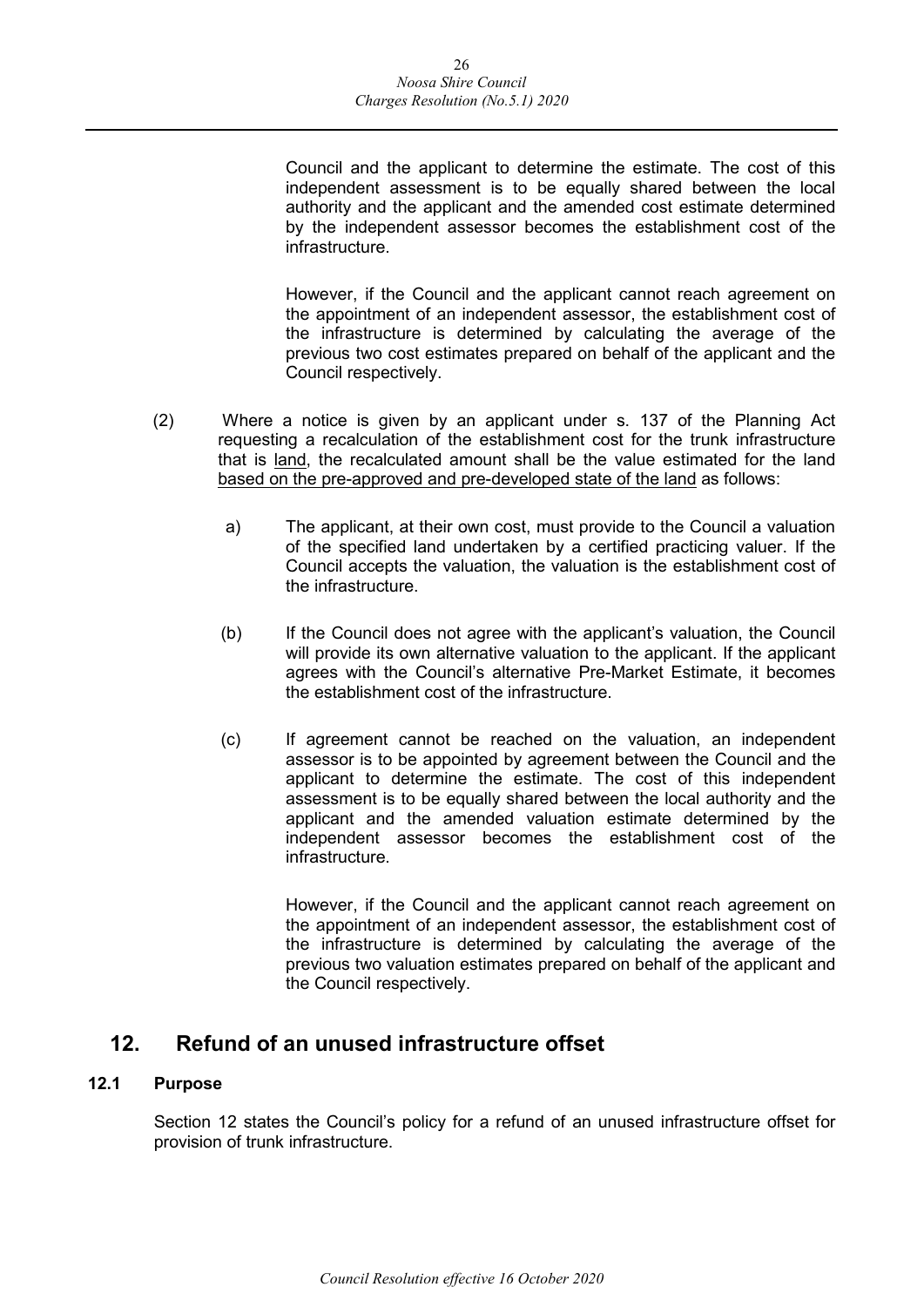#### <span id="page-26-0"></span>**12.2 Application of section**

Section 12 applies where:

- (a) the development to which the trunk infrastructure relates has been lawfully completed;
- (b) the trunk infrastructure is planned under this document to service the development of other premises and has been completed and handed over to Council;
- (c) the amount of the value of an infrastructure offset has not been fully offset against a levied infrastructure charge to which the trunk infrastructure relates.

#### <span id="page-26-1"></span>**12.3 Payment of a refund**

- (1) A refund will be paid by Council (as applicable) to the applicant in accordance with the following:
	- (a) the refund will not exceed the value of the unused infrastructure offset and is not subject to indexation;
	- (b) The amounts and timing of refund payments will be made as follows:
		- (i) for refund amounts up to \$150,000, the payment will occur in the December quarter in the financial year following completion of the works and "off-maintenance" handover of the trunk infrastructure to Council; and
		- (ii) for remaining refund balance amounts over \$150,000 up to \$500,000 the payment will occur in the December quarter in the second financial year following completion of the works and "offmaintenance" handover of the trunk infrastructure to Council; and
		- (iii) for any remaining refund balance amounts over \$500,000, the payment will occur in the December quarter in the third financial year following completion of the works and "off-maintenance" handover of the trunk infrastructure to Council.

#### <span id="page-26-2"></span>**13. CONVERSION APPLICATIONS**

#### <span id="page-26-3"></span>**13.1 Purpose**

Section 13 states the Council's criteria for consideration and assessment of applications to convert non-trunk infrastructure to trunk infrastructure.

#### <span id="page-26-4"></span>**13.2 Application of section**

- (1) This section applies if:
	- (a) a condition of a development approval requires non-trunk infrastructure to be provided; and
	- (b) the construction of the non-trunk infrastructure has not started.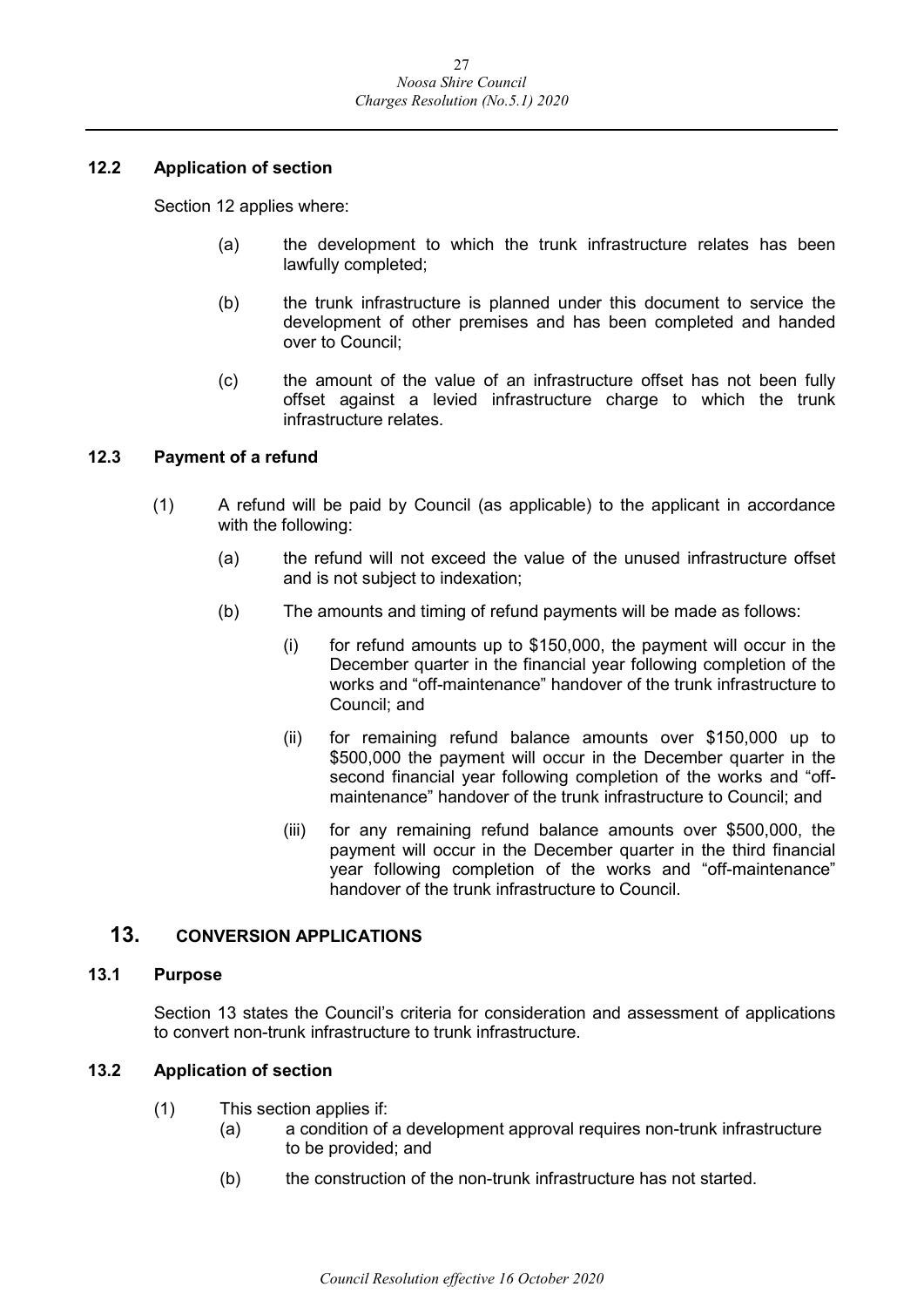#### <span id="page-27-0"></span>**13.3 Conversion application process**

- (1) An applicant may apply to the local government to convert non-trunk infrastructure to trunk infrastructure.
- (2) The application must be made in writing within the required period (see clause 139 of the Planning Act).
- (3) The local government must, within the required period (see clause 140 of the Planning Act), decide the conversion application having regard to the criteria for deciding the application stated in section 13.6.
- (4) At any time before deciding the conversion application, the local government may give a notice to the applicant requiring the applicant to give information that the local government reasonably needs to make the decision (see clause140 of the Planning Act for notice requirements).

#### <span id="page-27-1"></span>**13.4 Notice of decision**

- (1) As soon as practicable after deciding the conversion application, the local government must give the applicant notice of the decision.
- (2) If the decision is not to convert non-trunk infrastructure to trunk infrastructure, the notice must be an information notice about the decision.
- (3) If the decision is to convert non-trunk infrastructure to trunk infrastructure, the written notice must state:
	- (a) that the infrastructure is trunk infrastructure
	- (b) if the infrastructure will be conditioned as a necessary infrastructure condition
	- (c) if an offset or refund applies
	- (d) if an offset or refund applies, the details of that offset or refund.

#### <span id="page-27-2"></span>**13.5 Effect of conversion application decision**

- (1) If the local government has decided to convert non-trunk infrastructure to trunk infrastructure, it may amend the development approval by imposing a necessary infrastructure condition for the trunk infrastructure.
- (2) If a necessary infrastructure condition is imposed, the local government must give either an infrastructure charges notice or an amended infrastructure charges notice including details of the offset or refund.

#### <span id="page-27-3"></span>**13.6 Criteria for deciding a conversion application**

- (1) Each of the following criteria must be met for non-trunk infrastructure to be converted to trunk infrastructure :
	- (a) the infrastructure services development that is-
		- (i) consistent with the assumptions about the type, scale, location or timing of future development stated in the LGIP; and
		- (ii) for premises completely inside the PIA.
	- (b) construction of the infrastructure has not yet started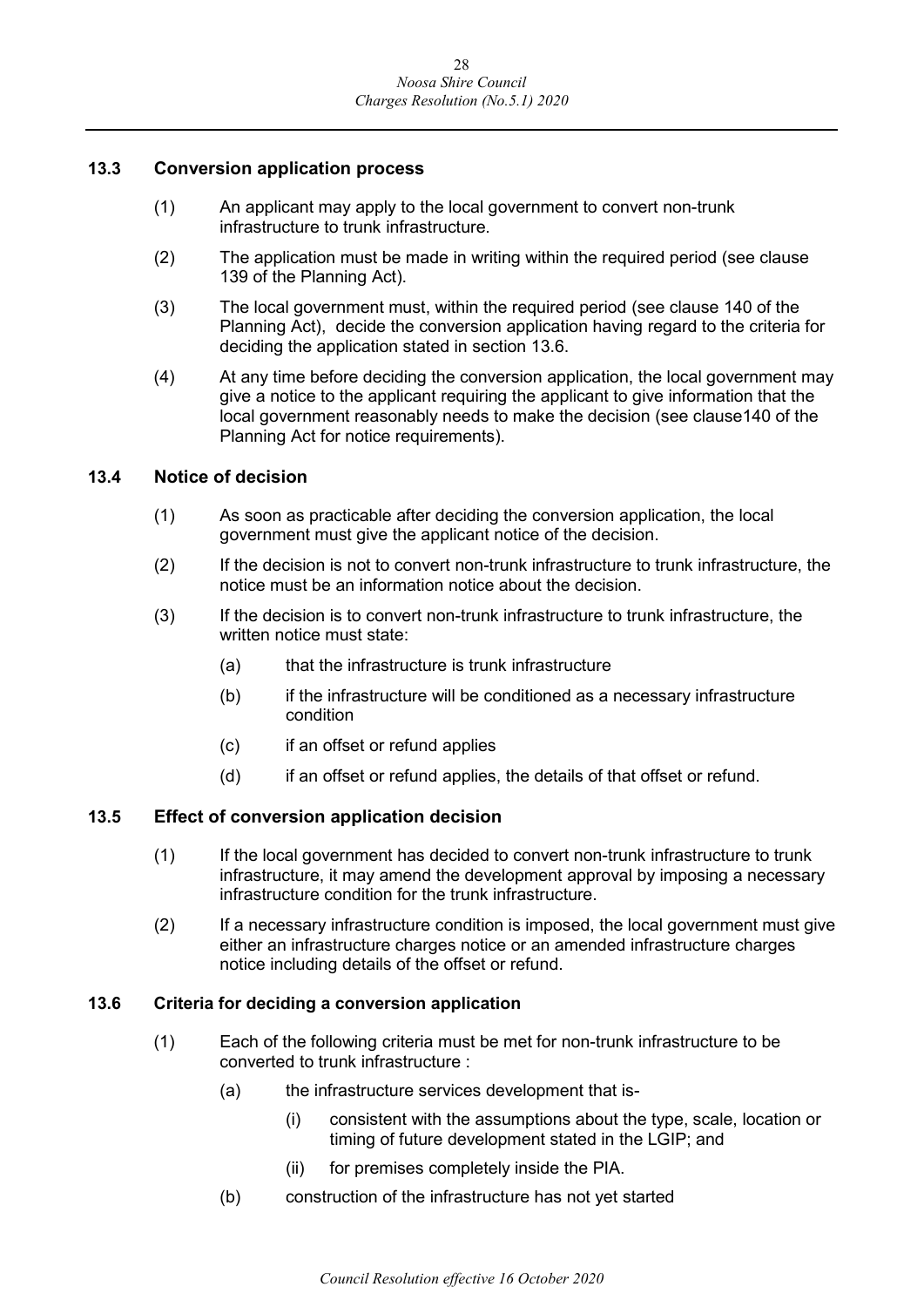- (c) the infrastructure is inconsistent with the requirements for non-trunk infrastructure stated in clause 145 of the Planning Act.
- (d) the infrastructure is owned or will be owned by the local government
- (e) the infrastructure is not temporary infrastructure
- (f) the infrastructure will be used by other development
- $(g)$  the type, capacity and function of the infrastructure is:
	- (i) consistent with the trunk infrastructure identified in the local government's LGIP *and the examples of trunk infrastructure identified for a network in Table 13.1*
	- (ii) *inconsistent with the examples of non-trunk infrastructure identified for a network in Table 13.1*
- (h) the type, size and location of the infrastructure is the most cost effective option for servicing multiple developments in the area.
- (i) the infrastructure could have been planned by the local government without knowing the detailed layout of lot reconfigurations or the design details for material change of use applications in the area. That is, the infrastructure could have been planned during preparation of the LGIP using only the planned density assumptions stated in the LGIP.
- (2) The **most cost effective option** for trunk infrastructure provision means the least cost option based upon the life cycle cost of the infrastructure required to service future urban development in the area at the desired standard of service.

#### **Table 13.1 – Examples of trunk infrastructure and non-trunk infrastructure for Council's networks**

| Infrastructure network | <b>Examples of trunk infrastructure</b>                                                                                                                                                                                                                                                                                                                                                                 | <b>Examples of non-trunk infrastructure</b>                                                                                                                                                                                                                                                                                                                                                                                                                                                                                                                                                                           |
|------------------------|---------------------------------------------------------------------------------------------------------------------------------------------------------------------------------------------------------------------------------------------------------------------------------------------------------------------------------------------------------------------------------------------------------|-----------------------------------------------------------------------------------------------------------------------------------------------------------------------------------------------------------------------------------------------------------------------------------------------------------------------------------------------------------------------------------------------------------------------------------------------------------------------------------------------------------------------------------------------------------------------------------------------------------------------|
| <b>Stormwater</b>      | Land and/or works for:<br>the following stormwater infrastructure<br>items which service a minimum of 300<br>residential lots or equivalent demand:<br><b>Bio-retention swale</b><br>$\Omega$<br>Channel<br>$\circ$<br>Culvert<br>$\circ$<br>Pipe<br>$\circ$<br>Revegetation<br>$\circ$<br>Stormwater quality devices<br>$\circ$<br>Retention basin / wetland<br>$\Omega$<br>Detention basin<br>$\circ$ | Land and/or works for:<br>Privately<br>owned<br>stormwater<br>infrastructure (e.g. dams, retention<br>basins on private property)<br>infrastructure<br>bulk<br>stormwater<br>$\bullet$<br>owned by state or state entity<br>following<br>the<br>stormwater<br>٠<br>infrastructure items which service<br>less than 300 residential lots or<br>equivalent demand:<br><b>Bio-retention swale</b><br>$\Omega$<br>Channel<br>$\circ$<br>Culvert<br>$\Omega$<br>Pipe<br>$\circ$<br>Revegetation<br>$\circ$<br>Stormwater quality devices<br>$\circ$<br>Retention basin / wetland<br>$\circ$<br>Detention basin<br>$\Omega$ |